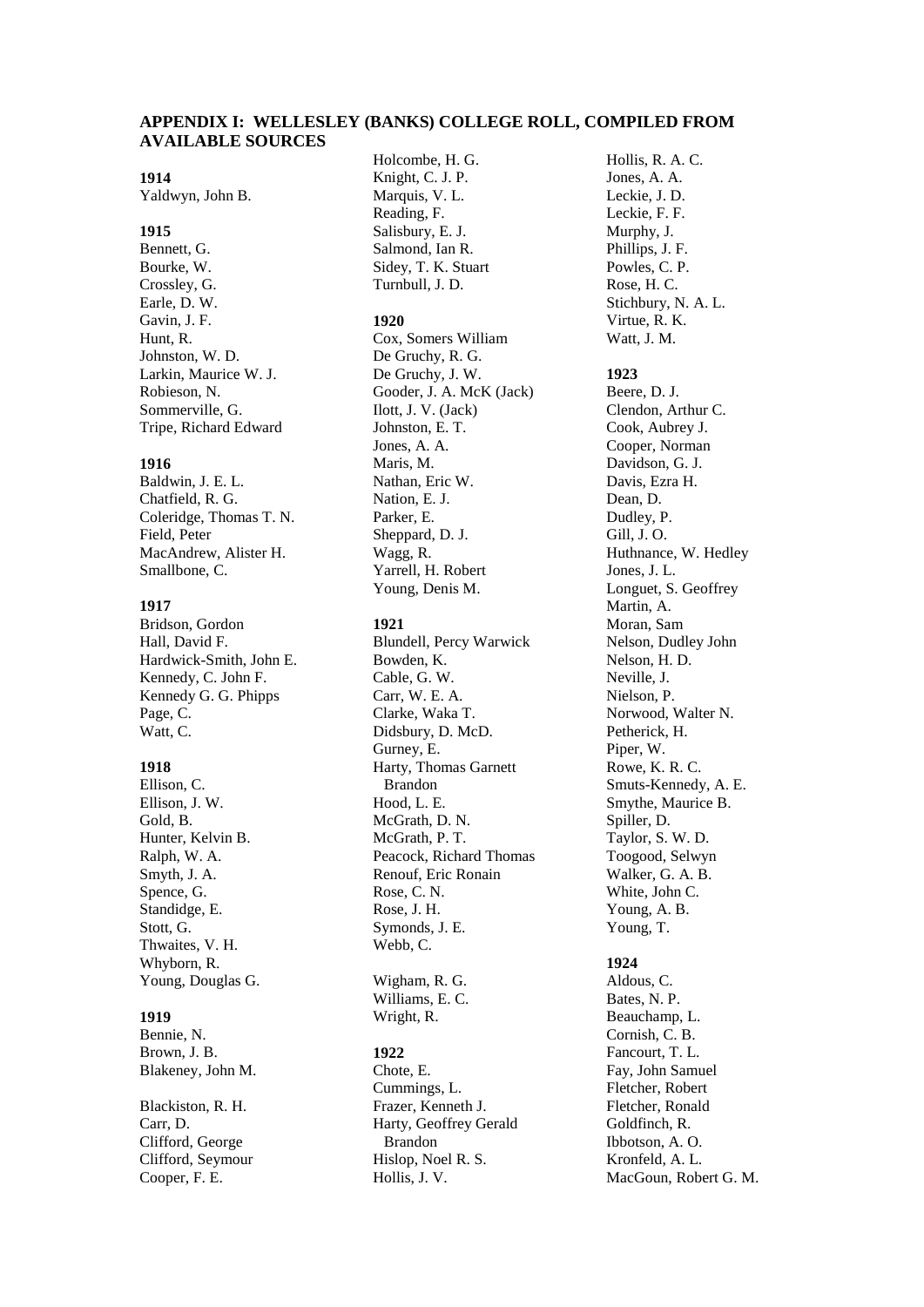Makin, H. Nathan, M. J. Plant, R. G. Reid, Ian Duff Rooke, C. H. S. Rooke, F. W. T. Saunders, D. H. Toogood, Warren Wallace, C. E.

### **1925**

Ancell, W. C. Arlow, Lindsay R. Benham, A. D. Benham, J.E. Bohm, J. R. F. Christie, R. L. M. Clere, A de J. Cornish, T. H. E. Daysh, H. E. Duff Donald, Kenneth James Gordon, R. N. ('Rats') Hatch, E. N. Hoggard, A. Longmore, Ken Meek, Eric Menzies, Jock Miles, G. B. Morrah, F. W. Nelson, G. H. Phillips, A. Pledger, E. Porteous, Peter G. Pryde, Arthur Sclanders, James H. Shorter, J. R. Tossman, D. Wales, A. J. Watt, M. Williams, J. E. A. Willis, I. M.

# **1926**

Alpers, Antony Francis George Bayley, J. S. Blyth, J. W. Cardale, Ewen Didsbury, Brian G. Harcourt, John Millais Haywood, P. Hewitt, D. H. Hunt, J. H. L. Johnson, Nigel, G. Levestam, J. H. Phillips, G. F. Ray, R. Roberts, Anthony A. Roberts, John Turner, M.

### **1927**

Aplin, Max N. Banks, R. F. Brown, Percy Ewart Coyle, James J. Dennistoun-Wood, A. Dennistoun-Wood, C. Devine, Stuart B. St.A. Foothead, C. W. Jacobsen, P. A. Kennedy, A. L. Meek, Noel A. Miles, Michael J. Slowey, F. F. J. Stichbury, John S Treadwell, C. James Woodward, C. A.

### **1928**

Aplin, Peter R. Barry, Lawson M. Batten, John E. M. Bothamley, J. H. Harcourt, Geoffroy Millais Harcourt, Peter Millais Hayley, G. A. N. Hyams, Martin Hyams, Peter McGrath, T. McLachlan, D. Morriss, William T Poole, Denys R. Stout, Robert E. Sutton, David G. Treadwell, Anthony J. Wyness, A. J.

# **1929**

Beetham, A. O. Bradley, Hugh L. Clark, Graham W. Crawford, H. Coutts Davy, E. H. Hayman, Dennis H. Johnston, Norman B. Rhind, Graham D'Oyley Smith, G. C. Smith, N. E. N. Sutton, Peter E. Turnbull, Hugh D. Wilson, Alister MacDonald

# **1930**

Bray, D. H. Corkill, Brian M. Faulke, H. C. (Peter) Faulke, Thomas Feltham, C. P. M.

Feltham, R. J. Gray, Theodore M. Hamilton, Alexander Kirkcaldie, Ian Magee, Thomas A. Mirams, S. W. P. Pack, F. V. Picot, Peter H. Robertson, Alexander ('Sandy') Robinson, Ian J. Sommerville, William A. Sinclair-Thompson, John Wilson, A. K. Wyness, A. S. Wyness, Keith G. Yeatman, J. F. P.

# **1931**

Anderson, Eion Gordon Angel, Alton G. Begg, Ian C. Billington, Gordon W. Brown, John S. Beech Bray, R. F. Carman, Clement J. Corkill, Thomas M. Devery, R. W. Gray, Colin Gray David S. Harcourt, Edward Millais Jones, A. A. Kershaw, John W. R. Mantell-Harding, Bruce Nichols, David T. Reid, James A. Rhind, Warren D'Oyley Stephens, Robert A. Stevens, Gilbert R. Stout, Arthur Duncan Stout, John David Sutherland, John L. Sutton, Anthony W. Thompson, K. Murray Waugh, John

### **1932**

Anderson, Alan F. Gordon Cable, James L. Clere, Richard H. Cooke, Robin Brunskill Freeman, William (Bill) Jones, Barrie Russell Luke, David M. MacAlister, Alister Featherston Palmer, Hugh K. Perry, Michael David Picot, Brian H. Sievwright, Nigel B.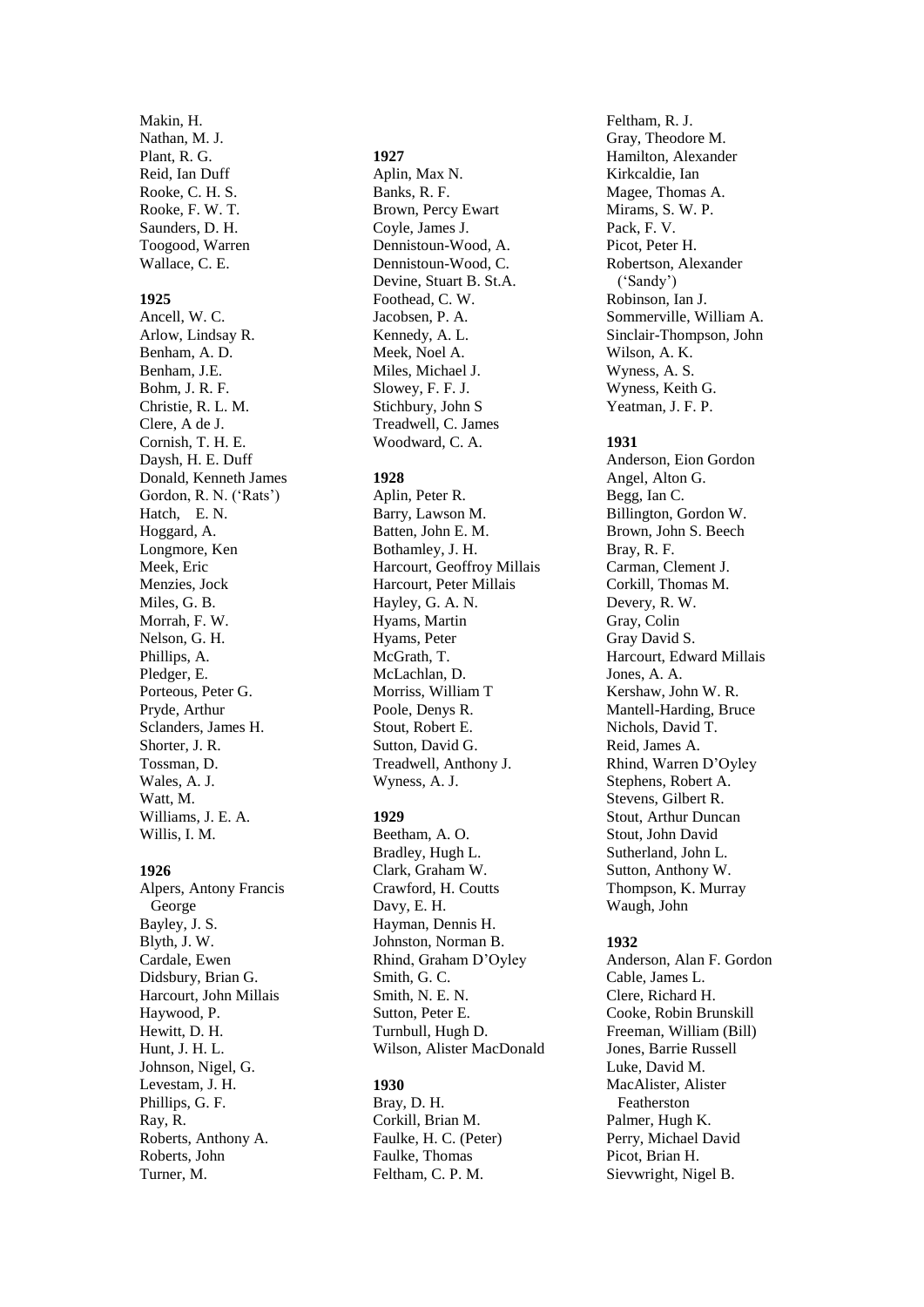Stevens, William Wallace Young, David Gray

#### **1933**

Adams, Montague G. Bamford, Ian S. Brown, Raymond O. Elleray, Brian J. Freeman, Brian D. G. Griffin, Denis John Hanna, James H. Hornabrook, Richard W. Rogers, Hilary M. Schneideman, Ian Taylor, Peter C. Truebridge, Anthony D.

#### **1934**

Baker, Geoffrey H. Begg, Richard C. Burland, John C. Chalmers, David N. Chalmers, Wrey H. (Tim) Hanna, M. McR ('Mac') Harden, G. Edward (Ned) Hereford, P. R. S. E. ('Pip') Igglesden, Brian M. Kofoed, A. Graham Morgan, Alan Grenville Paterson, Alec Stronach Porter, D. George Scott, Peter Hamilton Smith, Allan G.

### **1935**

Brown, Hubert Harley (Binnie) Buckleton, David G. Blundell, Brian M. (Toby) Castle, Derek Sydney Clere, Colin Temple Clere, Montague de Jersey (Punch) Cory-Wright, John Cory-Wright, Kenneth W. Fearn, Detmar Avila Gannaway, John C. W. Glen, A. Robertson (Rob) Holgate, Heathcote B. (Bill) Hughes, Charles M. Jakobsson, Bjorn F. Lawson, David N. Luke, Gavin E. E. MacAlister, Ian S. Mitchinson, Graham M. Moss, John D. Myers, F. Julian Paterson, Cholmondeley (Chum) Playne, Anthony P.

Plimmer, John W. R. Seddon, Richard T. W. Sheppard, G. G. Sheppard, C. Ross Smallwood, Noel E. Stevens, N. W. Treadwell, Shane J. Whyte, D. Graeme Young, Peter Thomas

## **1936**

Bennett, Peter O. Brunsdon, Colin C. Bradshaw, John David Caselberg, Alan H. Corkill, Keith A. Cornish, Lewis H. Goldfinch, Anthony J. W. Hoggard, John Mark Howden, Richard B. (Budgie) Ikin, E. John W. Lawon, W Pat Miller, Graeme C. Nelson, M. A. Paterson, D. C. R. Reid, P. M. Shirtcliffe, G. Peter Treadwell, Paul J. Turner, Trevor John Whyte, John O.

### **1937**

Atkinson, Harry H. Cameron, Angus F. Farr, Anthony H. P. Gray, William M. MacLean, M. A. Magee, John McG. Morriss, William Stevenson Picot, David W. Rainey, Humphrey B. Rainey, Richard B. Rawson, Herbert Dick Robinson, C. W. Truebridge, G. Michael Tubbs, J. Robin H. Valentine, H. Blair Whyte, R. C.

### **1938**

Asbridge, G. J. Bassin, A. M. Bourne, Ian G. Brady, John R. Emanueal, David K. Glen, Colin Morton Greig, Charles M. Inglis, Brian Donald Lund, Gordon a.

Markman, Michael R. R. Millar, David A. Reid, Anthony Fulton Scadden, John A. (Hank) Seddon, Tom Derisley Todd, John D. Whyte, Roger L.

### **1939**

Alderton, Nigel E. T. Brown, W. W. Clarke, David Alfred (Nobby) Dykes, Maurice L. Farrar, Thomas Hogg, James F. Kempthorne, Maurice D. Nelson, M. A. Plimmer, Ian R. Proctor, J. C.

### **1940**

Adams, Robin Dartrey Barton, K. K. M. Budd\*, Bonsall Oak Cameron, R. Bruce Checkley\*, Ian G. Checkley\*, John Dodd, B. J. Hamilton, A. McA. Hamilton, A. D. Harding, Edward W. T. Jones, W. T. Jones, W. Lewis, A. J. Millar, John N. Preston, B. A. V. Rodger, M. H. Ross, Robert Peter Reid Shirtcliffe, Timothy G. L. Soler\*, Milton J. Speight, Charles Herbert Teagle, S. H. Walcott, R. J. Yaldwyn\*, John C.

# \*ex-Croydon School

# **1941**

Ashe, D. A. Browne, M. C. Clayton, J. M. Douglas, M. McK. Harris, C. J. A. Holden, J. A. D. Preston, W. Preston-Thomas, J. F. Sutherland, D. Vogel, J. E. **1942**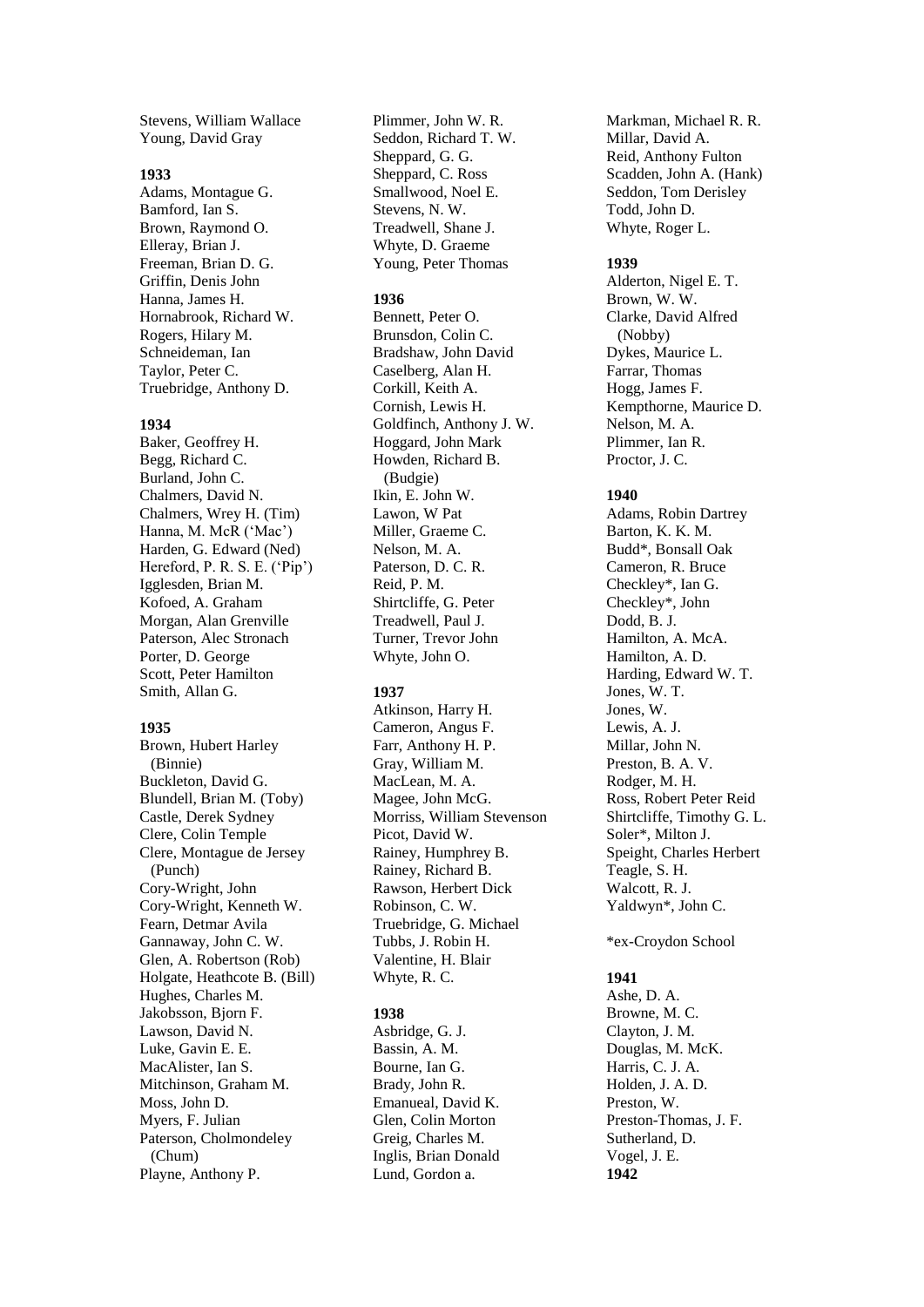Alpass, B. M. H. Biss, M. R. Cheesman, Geoffrey Glaston James Everett, R. J. McGee, R. L. McLean, D. B. McLean, J. L. G. Parker, W. H. Porter, D. C. Raleigh, P. O. Rowden, J. A. Sheppard, L. B. Tomkies, Richard G. Watson, Robin D.

#### **1943**

Agar, M. J. S. Collins, T. R. Darroch, R. A. R. Easton, Gerald P. Garland, Constantine (Costa) Hope -Robertson, R. Kronfeld, Anthony MacAndrew, Hunter A. Martin, A. D. Preston -Thomas, G. Ronayne, M. L. Speight, R. Stewart, J. L. Stewart, J. A. Tanner, John W. Teagle, S. Treadwell, Blair L. J. Treahy, Christopher Williams, D. O. Zohrab, A. E. H. Zohrab, J. H.

# **1944**

Band, G. M. C. Berryman, Keith H. N. Bradbury, G. B. Calder, R. H. Kekto, Raoul MacEwan, I. Nevan McGee, D. Smart, Trevor G. Soler, L. C. Soler, R. P. Thomson, D. W. Treahy, Richard St. J. Watson, Michael A. C. Watt, M. P. Wood, P. M.

# **1945**

Barnett, J. J. D. Black, A. B.

Bolt, F. Brian C. Cherry, Brian Rollings Clare, R. G. Craig, J. Deller, A. R. Greive, R. J. K. Hargreaves, Anthony D. Hargreaves, Peter G. Holyoake, Peter G. Johns, C. W. Kain, M. J. Levin, R. R. McLeod, Alistair F. Pallo, George Paull, M. C. E. Rose, R. S. Treadwell, A. J. Walker, Brian M.

### **1946**

Carstens, Anthony Hills Chatfield, R. G. Cherry, R. A. Collie, John Fox, Thomas G. Hogg, R. G. Holyoake, R. H. J. Lander, C. J. McLeod, Hamish D. Malcolmson, G. H. Malcolmson, R. W. Marchington, D. Marchington, J. A. Martin, D. L. Preston -Thomas, P. S. Robinson, J. D. Shand, Antony W. Smart, E. David Smith, G. H. Walker, R. Warren, P. R. Wood, J. R . Wyatt, G. N. Wyatt, R. J. Young, J. A.

# **1947**

Allard, P. G. Beswick, D. J. Brook -White, L. R. Brown, R. R. Canning, Christopher Charles Carwell, Peter King Crawford, S. D. Downs, F. W. P. Gough, R. H. A. Gooderidge, T. R.

Hodgson, D. H. Nightingale, A. J. Stoupe, D. E. White, B. J. White, T. J. Wood, D. E.

## **1948**

Baird, J. F. Belsham, K. R. Boulton, M. E. A. Brown, R. J. Browne, G. F. Cameron, E. J. H. Creswell, P. J. Eglinton, B. R. Elder, M. T. Field, P. H. Flux, D. G. Gough, J. N. Jacobsen, P. A. Kerr, M. D. Labone, J. L. Laing, I. R. Martin, I. W. Nausbaum, D. J. Nausbaum, G. M. Randall, Lionel Trevor R. Richmond, P. Smith, M. F. Smith, P. B. Teagle, D. A. Traill, L. F. Usher, D. A. Ussher, D. W. Wyatt, W. S. Young, C. B.

### **1949**

Bank, D. A. Bank, J. C. Batchelor, G. R. Black, C. B. Brown, Ian James Buckley, G. W. Chait, M. Climie, J. A. Cole, B. McP. Cole, E. A. Collins, D. C. Comrie, R. J. Craig, R. A. Daniell, D. Elder, W. D. Ferguson, D. A. Gapes, David John Herrick, R. J. Hickson, D. L. Holmes, R. G. Jakobson, L. M. F.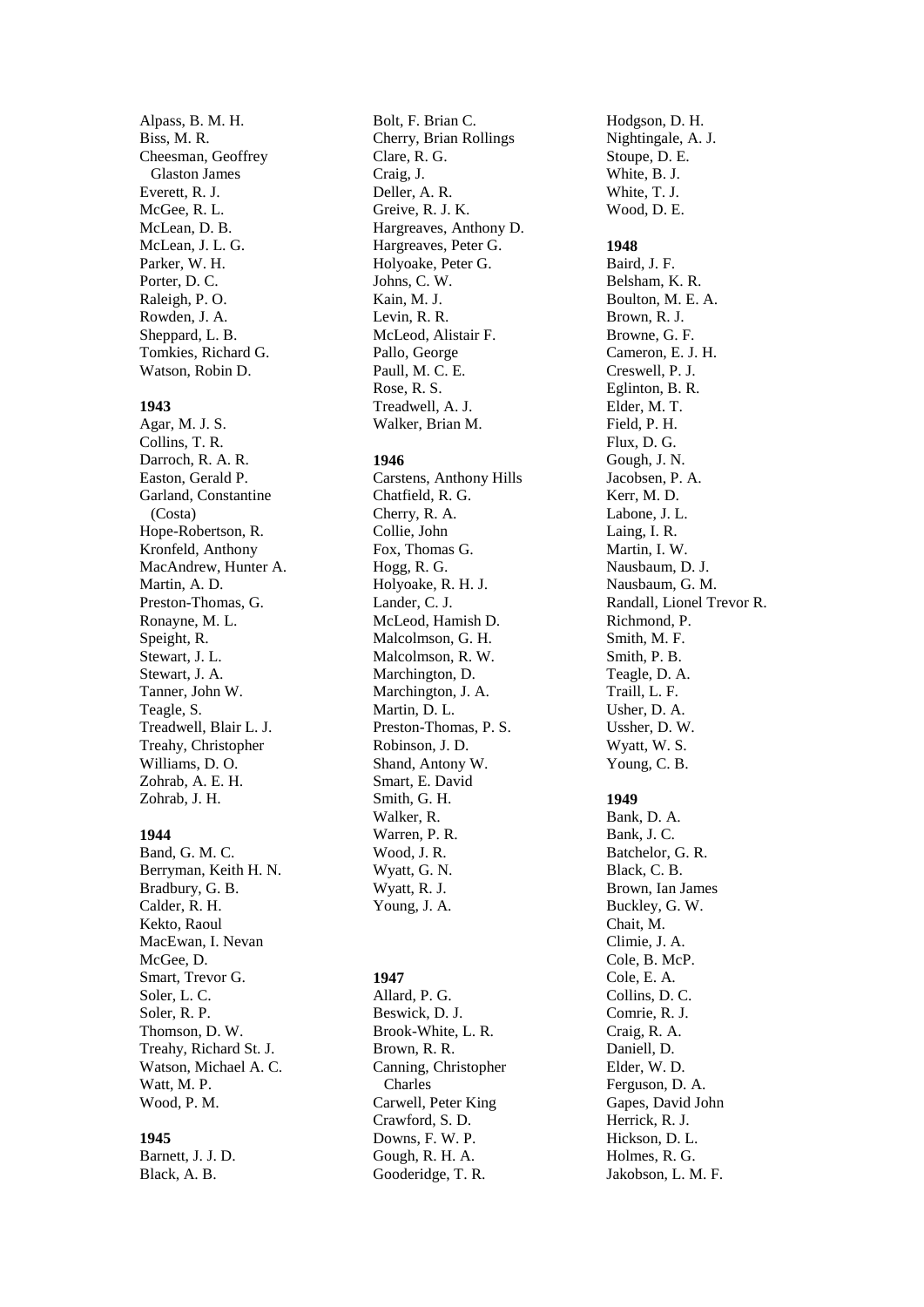Laing, W. J. Levy, K. L. McKay, L. G. H. McLean, F. N. G. McLennan, D. V. Taylor, J. F. Watt, M. P. Weiser, Philip Rudolph Young, A. A. Zohrab, W. J.

## **1950**

August, G. E. Baird, J. F. Bamford, W. I. Bolton, P. D. C. Brandon, P. de B. Cass, Frank Peter Collier, Q. S. H. Elder, Brent F. Ellingham, R. A. Ellis, D. R. Gibb, J. G. Gibb, J. R. Gibbs, A. T. Giesen, A. E. O. Good, J. C. K. Gooderidge, A. R. Hogan, B. C. Huppert, T. G. MacKay, S. C. M. McKenzie, P. H. Martin, J. M. Miller, G. J. Norris, T. E. Robinson, P. A. Smith, M. Speedy, C. B. Swain, W. D. Whisher, C. D. Wylie, J. A.

# **1951**

Bamford, R. D. Bernau, T. J. Blacklock, W. P. Brunn, T. A. Corder, D. E. Clere, D. F. Clothier, David Randall Collier, A. D. Crockford, L. B. Drysdale, D. B . Evison, M. D. M. Fairclough, D. W. Flower, R. A. Fullwood, J. A. Gates, J. Jnr Jacobsen, J. A. McLevie, M. D.

Middlebrook, J. N. C. Morgan, D. J. Morpeth, Peter C. Neill, M. E. Neill, R. W. Rowe, A. M. Shepherdson, P. R. Silk, D. B. Smith, C. B. Stace, K. R. Stace, M. J. Stichbury, J. Thomson, I. S. Watt, M. W. Wikstrom, J. P. Wikstrom, N. P. Williams, J. A. **1952** Barton, A. E. Burtt, I. J. Cameron, W. A. Christie, I. R. Cookson, R. A. Diamond, J. P. Firth, A. S. Fullwood, P. H. Furey, A. H. Furey, M. J. Hall, C. G. W. Harper, J. A. Harper, P.E. Haste, R. B. Hogan, G. L. Klarwill, R. G. R. Lewis, W. N. McDowell, B. M. McFarlane, J. R. Morpeth, P. I. Pope, A. R. S. J. K. Prior, L. P. Soloman, M. L. Vaughan, J. J. Vaughan, J. E. Wall, A. M. Watt, P. J. White, P. E. **1953** Campbell, D. J.

Carstens, R. S. Christie, G. B. Dibben, D. J. Dunlop, R. S. Hall, J. Hall, M. W. G. L'Estrange, J. A. N. L'Estrange, I. C. B. Logan, W. K. Nelson, L. R.

Raudnic, J. M. Starke, R. J. R. Wavish, P. L. S. Wentzel, H. S. Williams, D. V. Williams, G. J. Wootton, W. J.

## **1954**

Andrew, P. R. Batten, C. J. Bennett, P. R. Bennett, R. R. Birch, W. W. Brook, G. D. Busch, John Frederick Boyd, D. A. Collie, G. Mc.P. Coombes, L. S. Court, R. A. G. Crawford, John Davies, D. J. Dawson, J. M. Elliott, N. K. Etridge, R. S. Howard, D. J. Howard, T. K. Josephson, R. A. McRae, I. G. Moore, R. L. Phelps, R. C. J. Player, R. S. Richardson, D. J. Starke, David Henry Upton, R. J. White, K. L. Wilkins, M. P. Winyard, L. J. Winyard, R. S.

# **1955**

Bevan, R. G . Bilby, K. J. Mac.L. Carroll, Peter Michael Christie, A. B. Clode, Van (Bill) Day, J. K. Dentice, A. J. H. Elliott, N. K. Ferguson, D. Mac.A. Gillespie, R. N. Halstead, S. W. Halstead, D. A. B. Hancox, B. Henderson, N. W. Leighton, B. L. Long, B. D. Long, F. K. McFarlane, A. McKay, A. I.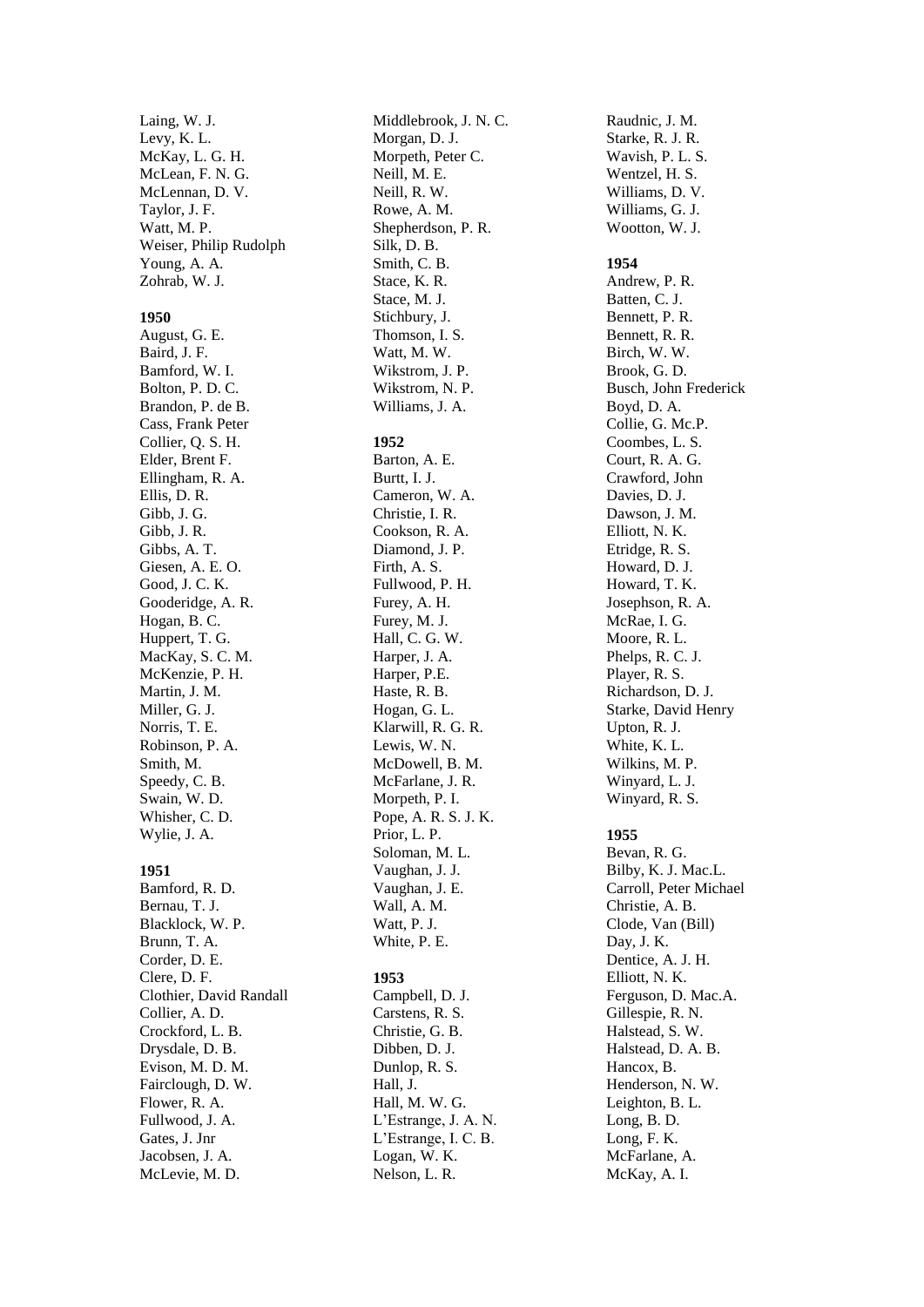McKenzie, D. I. Morriss, G. N. Payne, K. A. M. Riddock, H. W. Shaw, B. J. Scott, R. W. Stahl, Michael Eric Sweetzer, R. D. Upton, D. Warren, D. J.

### **1956**

Anderson, J. A. Bamford, A. J. Beckett, Christopher Frederick Belcher, H. J. Bennett, David Ross Carter, John M. Castle, C. D. Cleal, R. G. W. Clouston, Geoffrey Thomas Collie, N. A. Hayes, R. I. Hogan, J. P. Loudon, G. McKimm. R. A. Martin, Richard, C. Matthews, R. P. Nankervis, J. M. Phillips, J. C. Raudnic, Peter L. Reilly, G. B. Richardson, R. S. Smart, G. J. Swan, J. G. Symon, J. L. Urquhart, J. C. O. Warren, David Watt, Richard Wilson, W. G.

## **1957**

Ball, C. B. Bamford, David Alec Beban, R. L. G. Bell, R. S. Boulton, A. A. Clarkson, S. J. S. Coombes, R. C. Cooper, R. B. Elder, N. F. Elliot, B. D. Fea, G. W. Fuller, D. F. C. Galloway, I. F. B. Hampton, M. J. Hudig, T. Kirkcaldie, R. K. Lumsden, C. S.

Lumsden R. J. McDonald, L. E. McFadzean, P. W. McFarlane, F. G. McKnight, Peter Andrew Mitchell, N. S. Nia, E. TeW. Nia, T. P. H. Nia, J. TeA. Pahl, R. W. Patterson, James C. S. Phillips, Edward Cameron Phillips, Richard Cameron Stichbury, W. S. L. Van Staveren, M. Walker, H. J.

### **1958**

Boyce, Trevor Burden, Charles Burden, Robert James Domb, Murray Duncan, John Gavin Edward Gall, William Sheriff Griffin, Richard Hampton, Stuart Herriot, Neil Robertson Higgs, Stuart William Hill, Robert Weston Mann, Michael McCulloch, Ian Aspinall McKenzie, Peter Howard McRae, Donald James Parker, Erik Jonathan Welch, Michael Whitta, Kim Wilson, Peter John Nicoll

# **1959**

Bamford, John Owen Beetle, Peter William Borland, Evan Cecil Bradshaw, David Warren Burborough, Phillip Leslie Burness, David James Calder, Stephen Crawford Elliot, John Randal Fowler, Antony Coulson Goodin, Ricki Harrison, Colin Gibbon Kay, John Henry Kiddle, Geoffrey William McKenzie, John Allen McLeod, Peter Denton Phillips, John Gordon Pottinger, Richard Jonathan Reilly, James Dynes Rutherford, Alexander Douglas

Rutherford, John Clark Swinley, John Taylor, Bruce Emery Wood, Richard Thomas

#### **1960**

Adams, Christopher Lloyd Alexander, David Ashbridge, Anthony Richard Baigent, Paul Victor Bartrum, Geoffrey Peter Boyton, Michael Anthony Bullock, Denis Howard Cooper, Mark Roy Corbett, Michael Downes, Timothy Wilson Eaton, Hugh Duff Evans, Robert M. Faulke, Glenn Fennell, Bruce Kenneth Ford, Christopher Gay, Travis Stanley Golding, Miles Julian Gray, Murray Sutherland Gray, Richard McKay Hamilton, Christopher Ian Hatrick, Michael Alexander Heginbotham, John Jeeves, David Ian Jeeves, Peter Henry Kirkcaldie, Dennis Max Lawrence, Marcus Bartholomew Levy, John Mann, John Morgan, Wayne Grenfell Morris, Allan Charles Nelson, John Carlton Victor Purdy, Christopher John Ramsay, Ian Scott Reilley, Neville Roy, Gregory Ludlow Scott, William Peter Shearer, Gary Shrostram, Robin Hilmer Stace, Nigel Henry Stagg, Andrew Charles, Taylor, Brett Vance, Robert Howard Walton, Keith Henry Webby, Graham Robert Webby, Michael Howard Willis, Anthony Fielding Wilson, Mark Ramsey Wise, Philip Anthony

### **1961**

Allan, Christopher Anderson, Wilbert James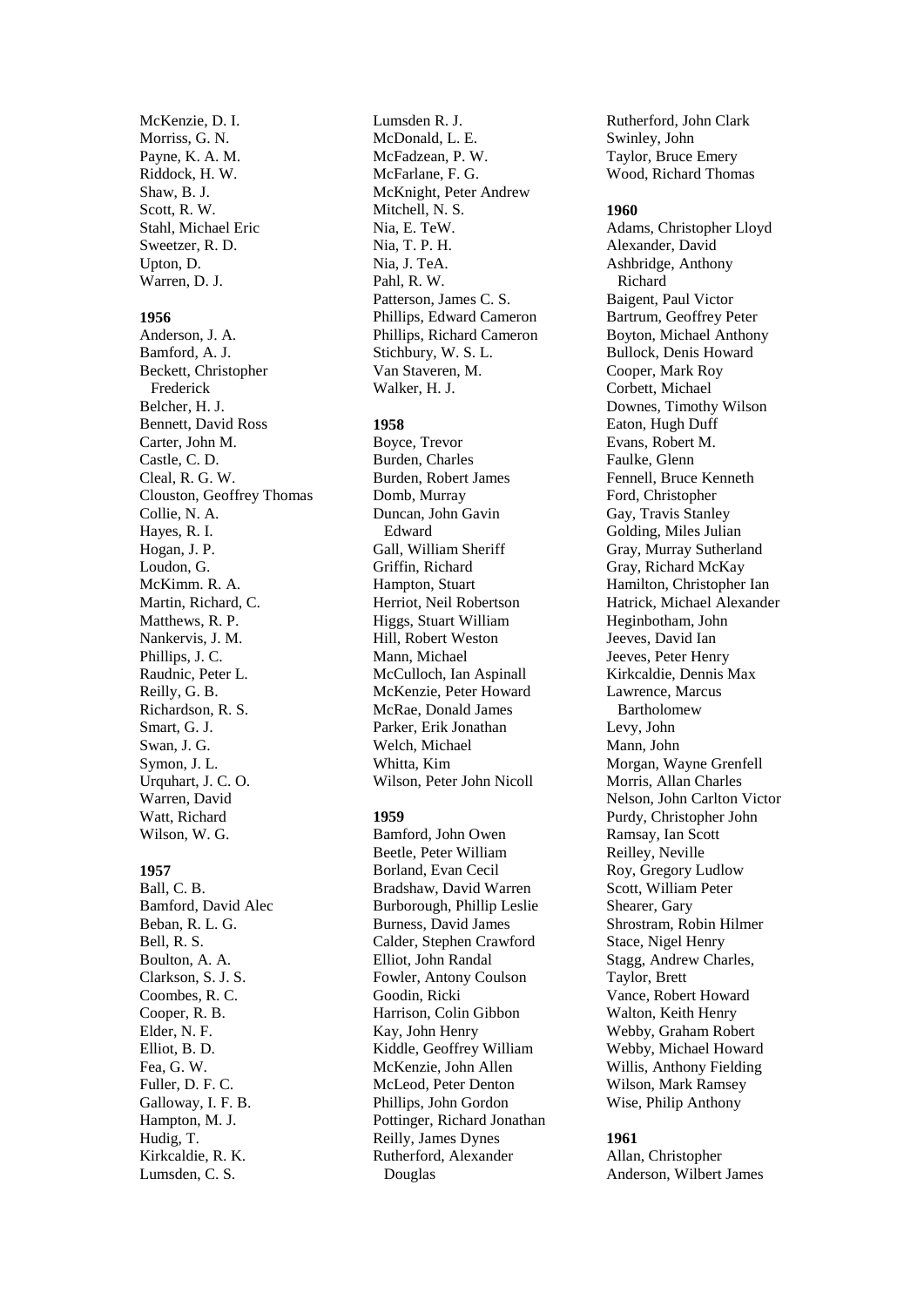Bransgrove, Keith William Brook, Jeremy Bryant, Paul Kenneth Buck, Nicholas Stephen Burch, Simon Robert Chittick, Robin Glen Clere, John Richard Clinton, Trevor Coveny, Graham Leslie Cruickshanks, Matthew Drew, John Maxwell Drew, Raymond Dean Earsman, Douglas William Earsman, Stephen Robert Fitton, Edward Aubrey Fitton, Richard Ernest Flatt, John David Foley, Robert D. Gavriel, Vassos Nicholas L. Gilbert, Christopher William Gimson, Anthony John Franklin Gray, John Stewart Grenside, Michael James Harrey, Jonathan Norman Harvey, Stephen Phillip Haste, Grayham Kenneth Haste, Ricky Alan Head, Gregory Alan Holdaway, Allen Donald Holiday, Jonathan Kent Howard, Michael John Irving, Richard Frederick Jamieson, John Jobson, Christopher Lee Kay, Richard Hendy Keen, Gregory Paul Krause, Brett Lee Leclerq, Neil Lewis, Richard Bowman Lorentz, Peter Martin, David Denham M. Maycroft, Ross McJarrow, Jay John Newenham, Stephen Oliver, Mark Pilkington, Nigel Anthony Prangley, Robert Murray Ranine, Bruce Marshall Reid, David Sinclar Saxton, Peter Andrew Schon, Brent Lee Schon, Paul Alexander Shaw, Lewis Smith, Garth Russell Smith, Roger Donald Spencer, Montgomery Martin Stead, Bryan David

Taylor, Brian Trounson, David Robert Washbourne, Richard Anthony W. Watt, Martin Michael Wilson, K. Duncan Wilson, Stuart Wood, Mark Christopher

### **1962**

Barker, Leigh Caldwell Barker, Reece Marshall Bates, Neville Peter Black, Kevin Barry Stratton Booker, Michael David Bowden, Ian Donald Bradshaw, Paul Gerald, Broad, Adrian Patrick Burden, Simon John Busby, Martin Richard Cains, Harvey John Cameron, Bruce Clapp, Grant Hulton Clark, Hamish Alisdhair Lewis Clark, Kentigern Cottle, Max Malcolm Cumming, Bruce Ronaleyn Robert Dalgleish, Robert James Duncan, David James, G. Faulke, Jeffrey Fearn, Gregory James Ferguson, Grant Richard ffrench-Beytagh, Michael Fowler, Mark Coulson Freeman, Guy Collins Furey, Christopher John Galloway, Robin, F. B. Gigger, Murray Terrance Hall, William Jon Charles Hannah, Charles Norman Haslam, Mark Haughton, Christopher Richard Hewitt, Peter Wilson Hibbert, Richard Else Hill, Rhys John Hunter, Robert Paul Huse, David Jacobsen, Peter Jeffrey James, Victor Harris Knight, Richard Madden, Paul Brian Madigan, David Mark, Andrew McKay, Paul Robert McWha, Michael Miller, Terence Hugh Moody, Nigel Munro

Naylor, Brad Naylor, Kim Niven, Richard Pettit, Richard Reid, Philip Robinson, Murray George Scott, Nicholas George Sharp, Christopher Sharp, Dale Philip Simpson, Peter James Douglas Teal, Robert Wilfred Thornton, Adam William Treister, Anthony Samuel Urlich, Jonathan William, K Vance, Hamish Warner, Gerald John Watson, Dereck William Wells, Richard A. H. Wells, Simon Whitcher, Warren Douglas White, Glenn Murray Whitton, Andrew Hunter

### **1963**

Allan, Jonathan Armstrong, Kenneth Wayne Bishop, John C. Brusey, Christian Harry Burnham, Douglas Stuart Bush, Anthony Thomson Cameron, Alan Murray Cameron, Gordon James Edward Cooper, Stephen Grant Daley, Bernard Daley, Christopher Peter Dalgleish, Martin De Cent, Ewen James Duncan, Ian Dunlop, Nicholas James Eagles, Geoffrey Neils Ford, John richard Graham, Peter Rogert Graham, Stewart Ham, Kenneth Charles Harper, Michael Roland Haste, Dean Raymond Hatch, Leigh Gordon Hatch, Raymond Anthony Herbert, Findlay Murdoch Macrae Hibbert, David Webster Hough, Nicholas Charles Edward Howell, Christopher Duncan Lewis, David Warren Littlejohn, Jeremy Frank Lovejoy, Wayne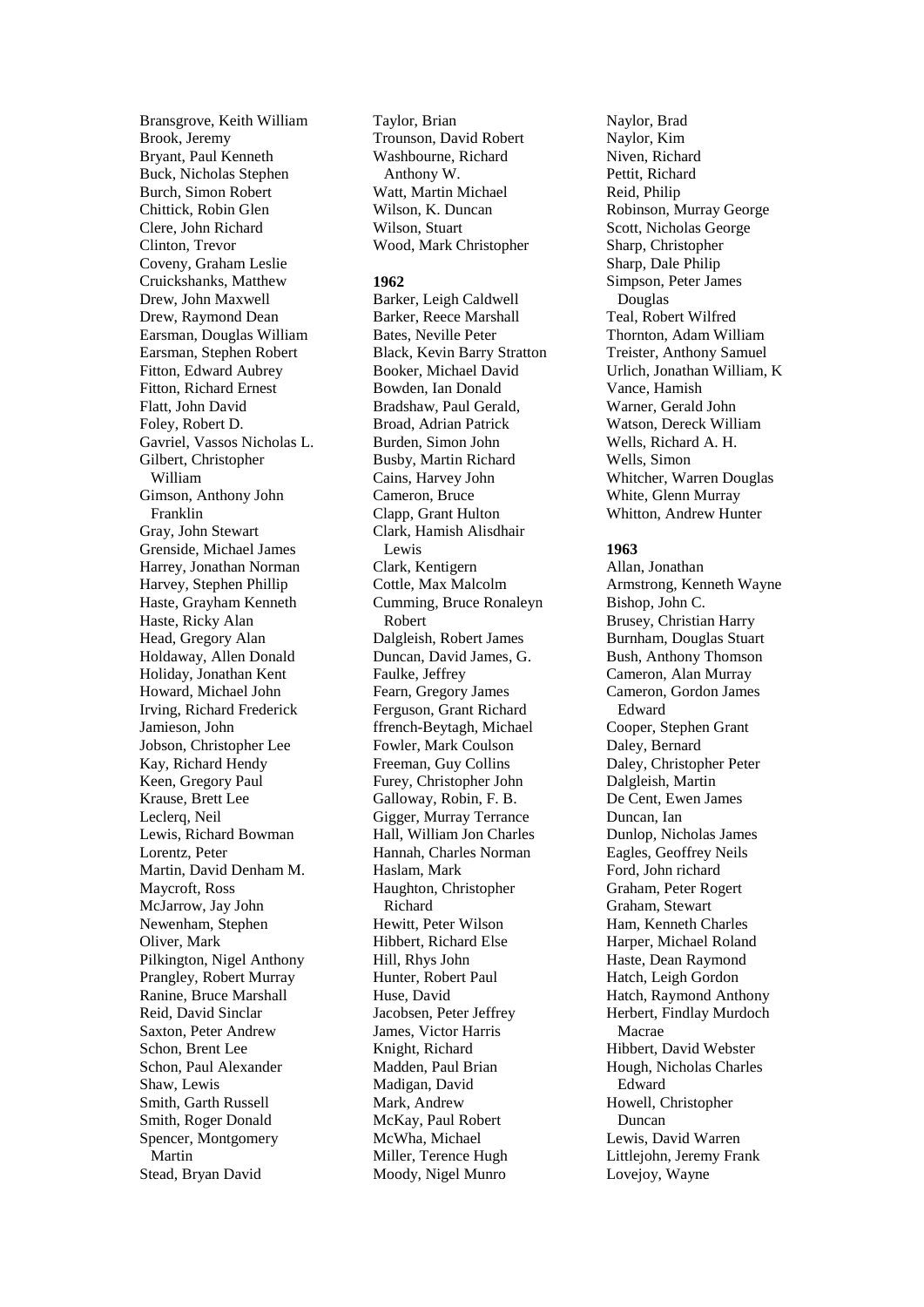McFarlane, Philip James Martin, Andrew Edwin Keith Maycroft, Darryl Oliver, Paul Phillips, Peter Pilkington, David Wayne Pinfold, Terence Ransley, Paul Edward Ramsey, Garth Richardson, Mark St John Robertson, David Alexander Robinson, Richard John Shotter, Philip James Smith, Colin Strang, Bruce Tapp, Neville Frederick Varuhas, Anthony Vickerman, Anthony Vickerman, David Williams, Richard

### **1964**

Bridgman, Christopher M. Burley, Robert Vance Burnham, Robert Jeffrey Chisholm, roderick H. Corbett, John Rutherford Davidson, John George Dunphy, Robert Shane Fisk, Barry Flatt, Peter Robin Ford, David Raymond Gifford, Richard Henry Guy, John David Harding, Timothy Hazelwood, Gary Gordon Hildreth, Digby Elliott Keating, Wayne Richard Kelton, Simon Douglas Littlejohn, David Gray McFarland, Philip James McKelvie, Glenn John McKenzie, Rory Stuart Bain Mason, Murray Clifford Michael, Paul Stephen Miller, David Clarke Moore, Barry William Neilson, Ian Campbell Norman, Geoffrey Robert Parker, Samuel Charles Pearce, Roger Edward Philip, Gavriel Vassos Reid, Matthew Stuart Rieper, John Stanley Rust, Richard Peter Sartain, James Bickley Secombe, Andrew Paul

Senior, Philip Wayne Shephard, Shane Gordon Vance, David Stuart Vickers, Thomas White, Glenn Murray Whitmore, Jason Robert Wilkins, Richard Stephen Williams, Malcolm Thomas S. Williams, Peter Glyn Wilson, Jonathan Ramsay Wyatt, Earl William

# **1965**

Armour, William Stuart Cape, Christopher Francis Cathie, Kenneth John Cederholm, Halford Pieter Cherry, Ian Cecil Chesterman, Daniel James Clarke, John Craig, Nathaniel Tolloth Curlew, Mark Robert Curlew, Stephen Maurice Curtis, Nigel Marcus John Duffy, Wayne Martin Eslworth, Warren Jack Gardyne, Alexander Fraser George, Gregory Peter Gillespie, Ian Gordon Hamilton, Gordon Archibald Hamilton, Ian Hammington, Jeremy Stephen Johnson, Dale Peter Lacy, Mark McDonald, David Malcolm McDonald, Kenneth John Magee, Craig Hamilton Morris, Peter John Andrew Nelson, Gregory Neville Nickoll, John Scott Pengelly, Craig John Reilly, Martin Rickman, Peter Wayne Robinson, Michael William Rogers, James Seddon, Richard Charles Sellman, Andrew Victor Sellman, John Douglas Stanley, David Riley Strang, David Graham Tisch, Anthony Robert Henry Tisch, Ivo Walter Vickers, Manvell Whitmore, Giles Nicholas

Bashall, Stephen Bergh, Graham O. Broad, Lance Hindmarsh Brooking, Peter M. Brusey, Guy Ratu Buck, Nicholas Clarke, Christopher Paul Collingwood, Michael G. Crighton, Brent A. Croft, Jeoffrey Michael Drucker, Christopher M. A. Fisk, Grant W. Gardyne, Stuart David Gavriel, Andrew G. L. Gray, Michael Jeremy Gray, Simon Andrew Haslop, John Elliot Herriot, Ian Maxwell Hocking, Anthony Philip Humphries, Deryck Allen Hunwick, Glen Hunwick, Graham Keesing, Anthony Leigh Macdonald, Donald McKay, Peter A. Magee, Ashley Thomas Magee, Hamish Mather, David Morshead, Philip K. Moss, Robert John Norman, Alan Edward Norris, Stephen R. D. O'Sullivan, John Maurice Rainey, James Barton Rainey, Timothy John Barton Ramsey, Warren Reid, Timothy James Reid, Graham Thomas Renner, Vaughan Martin Rohde, Stephen Cecil Salmond, Alastair Edwin Simon, Stephen Simpson, Robin Slow, Richard Allen Solomon, Philip David Stanley, Thomas Anthony Staunton, Mark Stevenson, Kenneth Usher Stewart, Ian Gordon Swan, Anthony Walker, Sean Robert Webby, Mark Raymond Weedon, Richard Gray Williams, John Robert Wise, Colin John Woolard, Kurt Wrigley, Brent Alexander Young, Elliot David Young, Julian Robert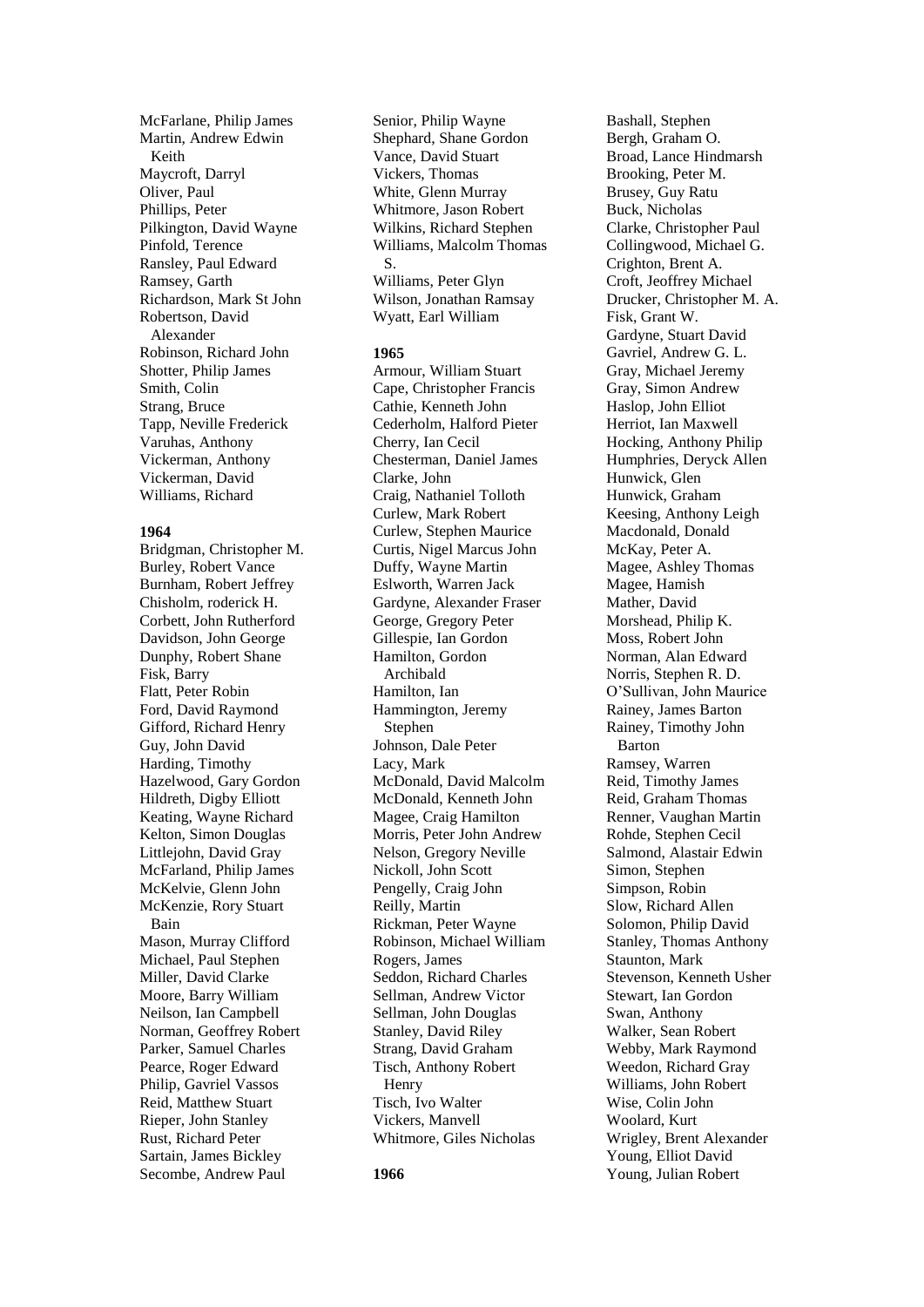### **1967**

Andrew, Ross W. Ballinger, Peter D. Barlow, Peter Bibby, Michael Brooks, Andrew Brooks, Russell Bourke, John P. Bowman, Edward S. T. Brasted, David K. Brasted, Paul J. Bridgman, Alister J. Carter, Richard Choat, Christopher Cockrane, John Connell, Brian J. Cryer, David Cryer, Philip Davis, Iain Debbage, Anthony H. Dewhurst, Mark C. Didsbury, Peter Dunphy, James Malcolm Easthope, Nicholas Fawcett, Mark S. J. Findlay, Murray Finnis, Nicholas D. M. Glass, Neil Gowans, Colin Hallam -Eames, Matthew Hallam -Eames, Rufus Hattrick -Smith, Roger L. Hendry, John Hickman, Allan M. Hughesman, Mark Johnson, Craig Keating, Wayne K. Keesing, Ralph J. B. Kelly, Stuart M. E. Knight, John Joseph Lamb, Martin Lamb, Roland Lena, Brett A Lust, Todd W McKay, Anthony Maxim, Philip Milne, Christopher D. A. Moss, David Charles Patel, Kiran Pearson, Alastair J. K. Pearson, Stuart Perham, Richard A. J. Pethwick, Kerry Phillips, Mark Pritchard, Mark F. Robinson, Stephen C. Roscoe, John Ryan, Patrick Sales, Philip E.

Skerman, Simon M. Tait, William Taylor, Jed Thomas, Matthew Tisch, Richard W. Treister, Graeme R. Walker, Philip J. Welch, Adrian Willis, Geoffrey

### **1968**

Aitken, Michael Wayne Bamford, Peter S. Banks, Guy Barrell, Anthony P. Bernau, Andrew Broad, Simon Craig, Nathaniel Daube, Peter Dodd, Aubrey Dodd, Quinton Eden, Nicholas Simon Findlay, Alan Gayner, Michael P. Gayner, William J. Gordon, Craig Harrey, David Hicks, Timothy N. Hughesman, Simon Jackson, Stuart Kerrick, Philip D. Lee, David Charles Magee, Michael Maxim, James Moss, Stephen Norris, Christopher Ramsay, Craig Robinson, Scott Olaf Scott, Christopher Seddon, Michael Skerman, Jeremy Smith -Bone, George Talboys, Francis (Drew) Talboys, Guy Teagle, Damon Andrew H. Valentine, Andrew Whitehouse, Geoffrey Whitehouse, Simon Whyte, Campbell

# **1969**

Bentley, Richard John Beu, Johnny Boswell, James Campbell, Timothy Cathcart, Christopher Cathcart, Warren R. Cohen, Stephen Cole, Owen Croft, Michael

Croft, Timothy Cutts, Steven David Dawson, Donald Fechney, Alexander Charles Gavriel, Christos George, Christopher Gilbert, Stephen Griffin, Lindsay Brian Hancock, Ian Harding, Alexander Heming, Philip Guy Hughesman, Paul Nicholas Knight, David Martindale, Paul T. O'Dowd, Tony Lionel Pies - Lintz, Christian Piper, Alistair Pitts, Andrew Grant Potter, Bruce Roscoe, David Ryan, Anthony Saunders, John Sutton, Peter Te Ariki, Robert Williams, Michael Wilson, Glen Thomas Winn, Robert

# **1970**

Barrett, John Henry Bertrand, George Brennan, Kerrie Willia m Brennan, Kim Adair Croft, Julian James Duffett, Timothy Henry Francis, Alan Stephen Ham, Rodney Michael Hay, Michael Henry Hobbs, Michael James Bowie Holden, Michael Davis Hunter, Stephen Norman D. Lames, Jonathan Morrow Elliot MacAllan, Ian Craig Macalister, Philip Duncan Patel, Krishna Sarvis, Stanley Evangelos Sheat, Graeme John Smith, Simon Peter Tait, Andrew Miller Toomer, John Gregory Tweddell, Marcus John Wiffin, Keith Vernon Wise, Scott Andrew Yarrall, Tony Harry

### **1971**

Barnard, Hugh Alexander Charles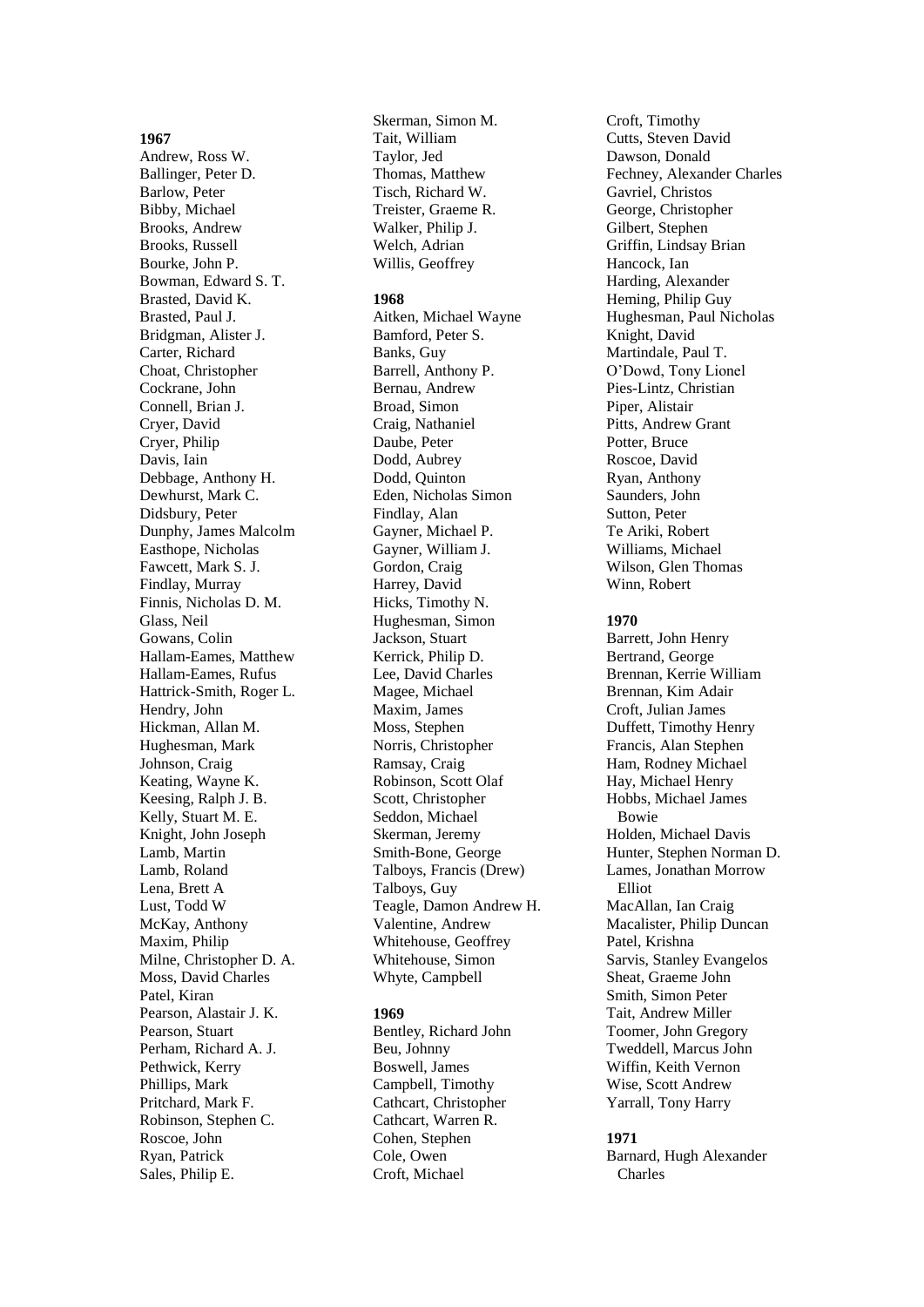Birch, James Edward Sullivan Burke, Paddy Lindsay Campbell, Dougall James Cole, Trevor John Croft, Adrian Paul Croft, Tracey Matthew Crutchley, Matthew Alexander Fraser, Duncan John Hansen, Philip Lyle Jackson, John Philip Steven McLoughlin, Todd Robert Marshall, Allan Scott Moller, Christopher Derek Moss, Brian Keith Norwood, Walter Boyd Patterson, Andrew Read, Ross T. Renai, Michael Peter Rabone Robinson, Matthew Alexander Ryan, Paul Richard Shelley, Stuart David Smith, Craig Andrew Strang, Richard Malcolm Thomas Strickland, Carl John Tartt, Steven Wayne Thornton, Matthew Thomas Todd, Michael Andrew Colin Wollerman, Philip John

## **1972**

Baruch, Clement James Bibby, Nicholas Lancelot Bidwell, John Richard Carne Birch, Simon Buckthought, Lee Russell Carroll, Perry Raymond Dodds, Jeremy Eric Drew, Peter Gerald Emley, Paul Desmond Emley, Stephen Peter Fairbairn, Gary John Franklin, Roy Dennis Franzen, Anders Gustav George, David Leonard Brent Groves, Glenn David Hainsworth, Stean Craig W Hall, Robert Peter Hall, Russell Andrew Heather, David Duncan Hobbs, Peter Alan Hall Holdsworth, Nicholas Hugh Hunter, Alistair James

Hunter, Bernard Charles Kennedy, Hans Lyall Hugh Kingsford, Douglas Patrick Kitteridge, Mark Pual Livingston, Bradley Martin Lowry, Alistair Ralph A. Lust, Glenn Coleman Mayne, Anthony Simon D. Mellor, Anthony George Monaghan, Keith Pike, Andrew Robert St John, Scott Andrew Sheat, Terence Leicester Smith, Alistair Charles Steele, Andrew James Steele, Christopher Paul Tait, John Stuart Van Guers, John Lee Willis, Adrian Win, Colyn James Brent Young, Christopher Gray

# **1973**

Beard, Leighton A. Black, Timothy Morris Brown, Craig William Burgess, Jody Lee Burke, Gary Philip Brickman, David Caldwell, Ian Rodger Cameron, Gordon Bruce Chapman, David Ross Chapman, Bruce Stuart Chapman, Peter John Christie, Andrew Lewis Cresswell, John Cusin, Rodney Paul Espie, Simon Mark Fairbairn, Mark Wayne George, Andrew Charles George, Scott Norwood Grant, Peter Hamilton Gunnion, Michael David Gunnion, Paul Donald Hampton, Keith Martin Holden, Robert Trevor Hughes, Bryan Kevan Hughes, Wayne Michael Hunter, John Russell Jackson, Lars Stuart McClellan, Grant Marshall McGee, Richard James McLoughlin, Todd Robert Mendoza Johnathan Richard Money, Richard Murray, Shane Campbell Osborne, Philip John Pettit, Christopher David Shannon, Robert Malcolm

Shaw, Peter Foster Shirtcliffe, Jonathan **Geoffrey** Sinclair, Simon Aldred Solly, Christpher Dean Turley, Martin David Zottu, Christopher Bruce

### **1974**

Adams, Andrew Montague Barnard, Richard Anthony Barrett, Roger Douglas Black, Matthew David Brown, Mark Cameron Cameron, Richard Francis Campbell, Jonathan Craig Cherry, Darryn Paul Chrichton, Paul Graeme Curtis, John Paul Dale, Brian Robert Dowell, Peter Andrew Ewart, David John Fraser, Douglas Simon Galway, David William Green, Rion Dermot Gudgion, Eric Paul Hall, Graeme Howard Hardcastle, Christopher John Harris, Neil Alan Hobbs, Jonathan Matthew Hughes, Bryan Kevin Johnson, David Morgan Karlsson, Jasper Manuel Karlsson, Rufus Sebastian Kebbell, Mark Quentin Lowe, Andrew William Lowry, Hamish Peter Ian Macalister, Andrew Charles Macalister, Robert Blair McCall, Craig Douglas McFarlane, Terrence Austin Matthews, Timothy Raymond Meale, Andrew John Mendoza, Andrew Jerome Moller, Andrew John Money, Bruce James Read Noblet, David Robert Parkins, Timothy John Pettengell, Timothy John Pettengell, Paul Daniel Richards, Glenn Daryll Sellers, Andrew Francis Sellers, Matthew Richard Shirtcliffe, Timothy Matthew Stone, Charles William Trigg, David William Turley, Paul Jonathan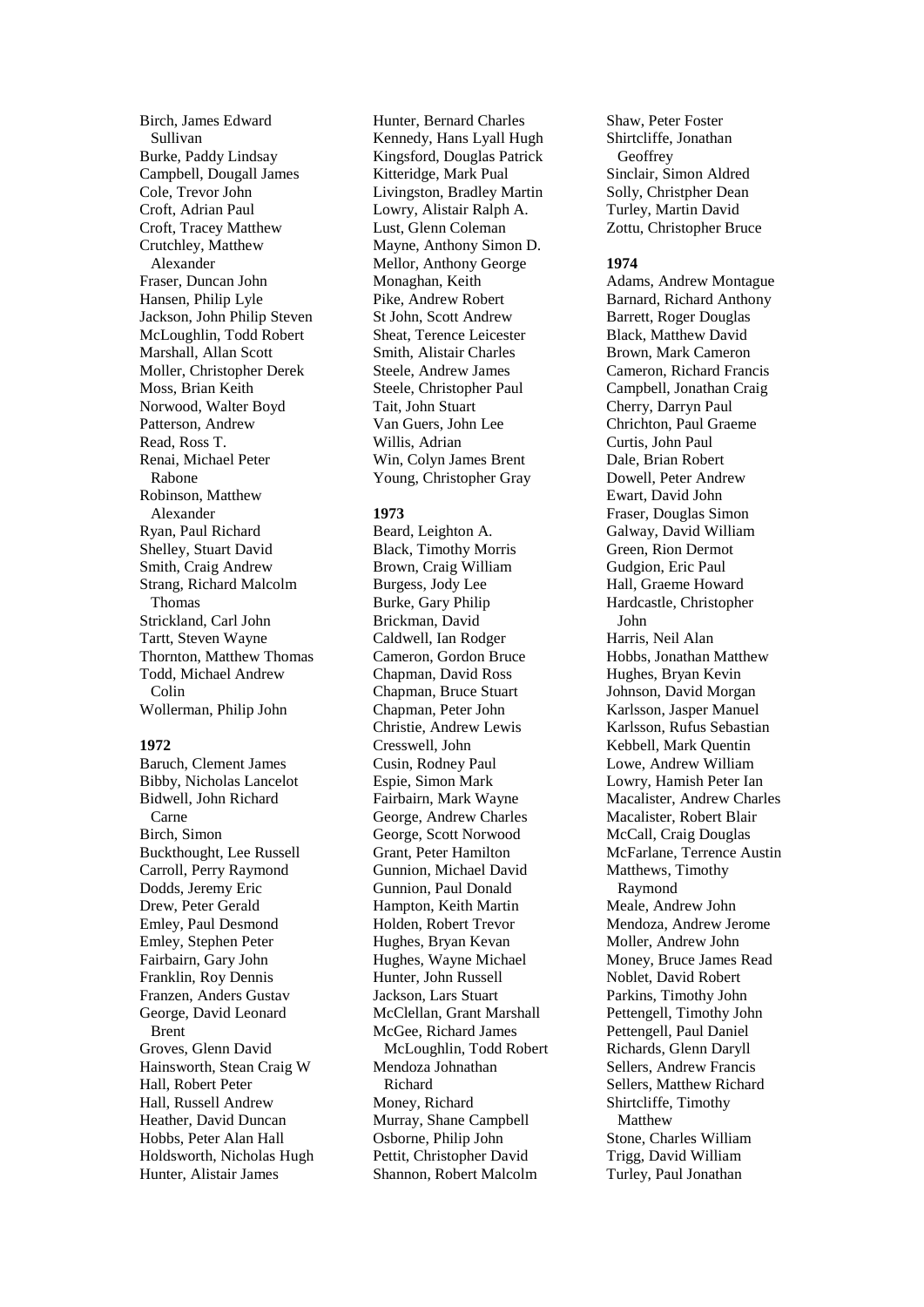Turner, Russell John Vaughan, David John Wait, Thomas Duncan Wait, Alastair Peter Ward, Gary Taylor Whyte, Simon Douglas Williams, Glendon Barry

## **1975**

Amos, Timothy Reginald Anderson, Magnus Robert Bassett-Burr, Paul Arthur Bell, Gerald Francis Dillon Black, Nicholas John Blake, Timothy Boyd Bays, Stephen Brooks, Richard John Burgess, Troy James Chapman, Matthew Kendall Chapman, Simon Fraser Clarke, Andrew Kane Mark Cole, Selwyn Edward Cox, Alastair Somers Andrew Cresswell, Richard Lewis Ashley Crichton, Hugh Newman Cunningham, David Melville Dilworth, Colin Stephen Ewart, Michael Charles Forsyth, Andrew Fraser Fraser, Grant Kenneth Frazer, Geoffrey Edric Geddes, Damian Fitzroy Gilberd, Stephen Bruce Gilchrist, Mark Bevell Gluyas, Mark Ivan Griffiths, John Raymore Gubbins, Ian Robert Haasbroek, Petrus C. J. Hall, David James Hardcastle, Roderic Ansell Hodge, Kenneth Graham Jones, Gwillym Peter Jones, Hamish William Klein, Marcus Robert Paul Ladd, David Roymond Laird, Bruce William Lee, Arthur Mathewson Morrison, Wayne Reginald Peek y van Eyken, Erik Pettengell, Andrew St John, Gregory Blair Snow, Mark Lascelles Southward, Lawrence Roy Van de Weert, Jason Charles Warnes, Philip Neil Whitwell, Quentin B. W.

Wilson, Craig Edgar Woolford, Stephen Nicholas

#### **1976**

Blair, Bruce Hugh Brandwood, Ian Nicholas Brenton, Christopher Brenton, Scott Brown, Andrew Murray Cathie, Andrew Richard Cranston, Miles Reginald Cunningham, James Noble Dawson, Gregory Paul Watson Dunlop, Christopher Ross Edsen, Stephen Donald Espie, Benjamin Feast, Gavin William Ford, Michael John Gettings, Darin Antony Godley, Euan Hamill, Carl Maurice Hardie-Boys, Philip Hadfield Healy, Richard Lloyd Hoard, Clayton Graham Hunter, Nicholas James Jessop, Richard Alexander Lahman, Andrew Tamati McCauley, Scott Marshall, Jason Lee Mitchell, Shane Donaldson Mendoza, Charles Edward Olifent, Stephen John Olssen, Kirk Victor Parker, William Richard Payne, Lee Michael Potter, Andrew Grant Pyatt, Donald Alistair Pyatt, Simon M. C. Shayle-George, Callum James Sievwright, Andrew Burnett Sisarich, Mark David Thompson, Warren Francis Trapp, Anthony Thomas Tubbs, Chris M. J. C. Tupe, Caleb Frank Van Tuyl, Simon Vizvary, Franz Richard Vizvary, Karl William Waiker, Anders Karl Waiker, Frederick Ward, Michael William Wheeler, Dean Grant Williams, Aaron David Williams, Glendon Barry Whyte, David Maunsell Wood, Shane Peter

# **1977**

Ackeus, Marcus Illf Ball, Warwick James Barnard, Paul Anthony Broadbridge, James Richard Caulton, Philip Lindsay Chapman, Gary Clifford O. Chittenden, Anthony Robert Christmas, David William M. Christian, Simon Cowley Clark-Reynolds, Seymour S. Crick, Cymen Dentice, John Ian Dick, Christopher John Dreadon, Nicholas Elek, Anthony Enerson, Sean Vincent Forbes, Edward Fox Freeman, Paul John Geach, Duncan Charles Gentry, Matthew Scott Goulding, Robert Hainsworth, Kent Vince Hainsworth, Steven Craig Wilby Hay, Jeremy Cormick Hoffeins, Geoffrey Charles Illes, Ramon William Jessep, Simon Julian Jones, Tony Judge, Andrew Derek Kebbell, Andrew James King, Christopher James Lee, Curthew Mathewson McGavin, Kenneth Ross McKay-Masterton, John Richard McMillan, Glenn Eric Mallett, Matthew Gordon Mason, Dean Colin Middleton, Daniel John Miles, Jeffrey Morgan, Matthew Daniel Nesbitt, David Athol Parsonage, Vincent William Peters, Samuel Jude Pettengell, Daniel Joseph Press, Stephen Michael Pronger, Ross Noel Prosser, Stephen John Pyatt, Nicholas John Reed, Anthony Privett Richards, Andrew Glen Rodenburg, Pieter Warren Round, Mark John Derek St John, Richard Ian Scarthe, Brian Andrew Sharpe, Bruce Malcolm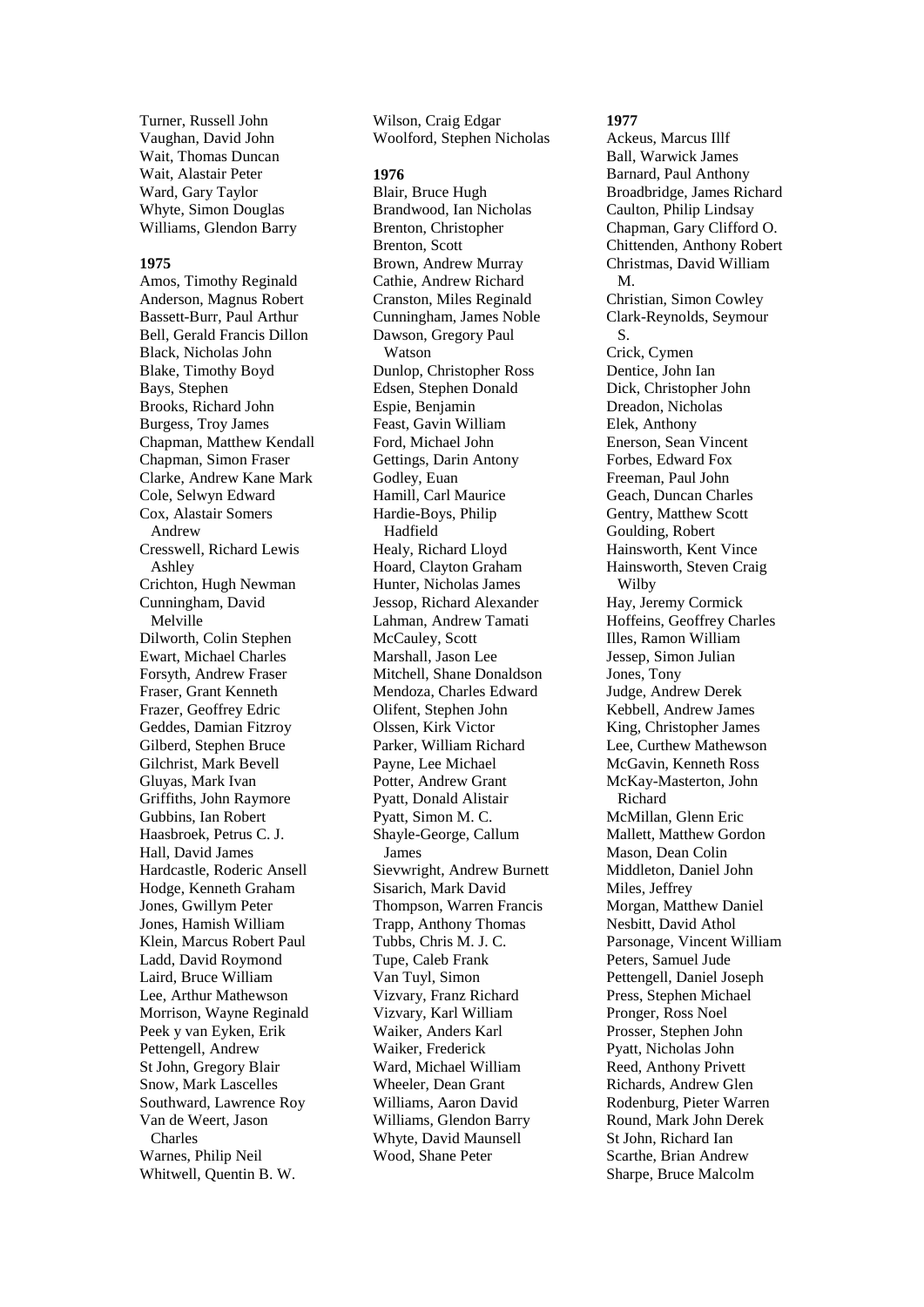Souness, Clive James Spalding, David Warren Strong, David James des Tombe, Robert Alfons Walker, Justin Andrew Wells, Philip David Whitehead, Royston Boye Williams, Hilton Charles Wright, Wayne Leslie Wright, Joseph

#### **1978**

Andrews, Craig Robert Bank, Jeremy John Bason, Darryl Lawrence Blennerhassett, Michael Bone, Christopher Graeme Brown, Wade Ross Chittenden, John Michael Collins, George Matthew Coventry, David Henry Daniell, John Barraud Edwards, Charles Kenneth Enerson, Scott Marshall Evison, Angus Guy John Evison, Ian Dougall Murray Fechney, Angus Ferrier, Duncan Robert Gibb, Jason Paul Gill, Adrian Nicholas Gray, Antony Victor Gray, David Robert Harper, Simon John Healy, John Edward Hollands, Geoffrey Brent Horne, Warren Douglas Huppert, Scott Ridley Jack, Darren Graeme Jonas, Lloyd Elliot Kerse, Benson Wallace Lanigan, Malcolm John Long, Nicholas William Lovatt, Simon James Marsden, Stewart Reader Maxwell, William David Monroe, Robert Jon Monroe, Steven Allan Monroe, Thomas Lawrence Morrison, Donald Newton McGrath, Shaun Ian Miller Oakshott, Gareth John Pankhurst, Andrew John Possenniskie, Blair Possenniskie, Dean Reid, Glen Robertson, Adman Hugh Robertson, William James Scott, Craig Robert Shanahan, Matthew John

Sharpe, Bruce Benjamin Shaw Skerrett, Tony Allan Stapes, Stephen John Stewart, Sean Derek Whyte, Hamish Roger Wood, James

# **1979**

Abbott, Gregory Bruce Ashe, Robert Bruce Barnes, Simon David Barton, Eric Jonathan Boys, Christopher Frances Calver, Jason Chisholm, Andrew Simon Clark, Simon Philip Clitheroe, Geoffrey Clitheroe, Thomas John Collins, James Norman Cooper, Brian Reginald Cooper, Ian Douglas Cooper, Geoffrey Mark Cooper, Wade Michael Dentice, Nathan Paul Dreadon, Jonathan Armstrong Elliot, James Meredith Ferreira, James Donald Geary, Stephen Hamilton Gendall, John Warwick Martin Gibson, Grant Stewart Gough, Oliver Hadimioglu, Atilla Kaan Hepenstall, Andrew James Hibbert, Cassian Charles Hibbert, Joel James Hinton, Blair Michael Horton, Nicholas Fletcher Horton, Michael John Igawa, Yosuke Jackson, Philip Giles Jones, Nicholas Charles Lonergan, Mark James Lovatt, David Madle, Mark Jesse Mallett, Callum James Mantann, James Maurice Moore, Anthony James McKay, Brandon McMillan, Scott Andrew Mephan, Paul John Norfolk, Duncan John Norfolk, Hamish Todd O'Connell, Mark Pahl, Geoffrey John Perera, Mas Roshnan Press, David Neil Ramsey, Leigh Darrell

Reid, Thomas Kimberly Reive, Patrick Alastair Roddick, Peter John Sandeman, Duncan James Savill, Christopher Nicholas Shirtcliffe, Dominic Richard Swift, Richard Taylor, Adam Stewart Taylor, Craig John Thomas, James Nathaniel Thomas, Mark Richard Turnbull, Christopher William Whitwell, Brent Justin Wijewickrama, Dihan Wood, David Reginald Wood, Stephen James

#### **1980**

Barton, Timothy Nathaniel Berry, Justin Matthew Berry, Mark William John Bews, Barnaby David Boobyer, Craig Robert Brooks, Christopher Michael Buzowsky, Karl Hobart Cresswell, Cameron Eric Francis Crosbie, Darren Bruce Cullinane, Jonathan Damien Cullwick, Richard Frank Eathorne, Kim Ellis, Mark Christopher Gwynne Gentry, Daniel Charles Harding, Jeremy Robert Harris, Giles Alexander Heminway, Scott Hiddlestone, David John Hill, Shane Gilmour Maitland Hollands, Jamie Patterson Hollands, Nigel John Iles, Jason Jones, Alexander McFarlane (Sandy) Jones, Robert Lloyd Judge, Braden Richard Kemp, Richard Edward Lawrie, David Lawrie, Stephen Mackey, Richard James Mann, Andrew David Mantann, Michael Wynne McKenna, Andrew Charles McMillan, Brett Kendall Norris, Richard Whitaker Pringle, Zane Alan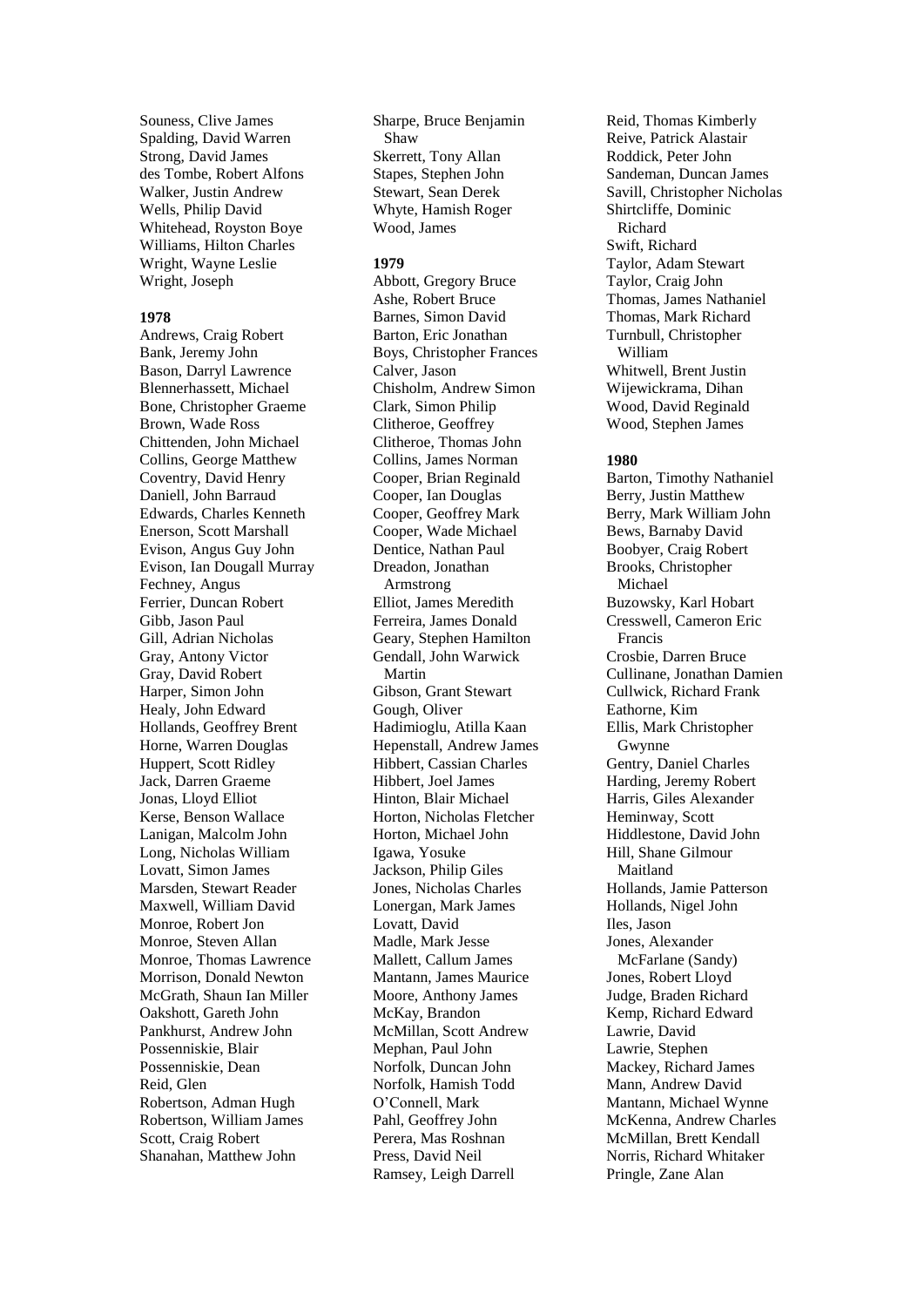Richards, Robbie Alan Ryder-Lewis, Simon Norman Scott, Andrew Smith, Errol Anthony Smuts-Kennedy, Simon Michael Stack, Michael John Stephens, Timothy Counsell Stewart, Alan Martin Taylor, Daniel Martin Walker, David John Walshe, Simon Nicholas Sarsfield Walshe, Richard James Sarsfield Watson, David Cameron Wells, Kevin Mark Wood, Elliot James Wright, Stephen Howard Yarrall, Scott Douglas Young, James Ian Miles

#### **1981**

Aim, Martyn Blundell Atkins, Geoffrey Brian Baldry, Robert Alan Bank, Andrew Barrett, Mark, Bennett, Andrew Black, Samuel Brown, Bryce Murray Burr, Matthew Catley, Finn Jonathan Caylor, Warren Peter Charles, Sean Trevor Chhika, Ameesh Coleman, Stephen Craig Corbett, Darren Wayne Crawshaw, Hugh Davidson, Kenneth Edward Dixon, Hamish Eathorne, Simon Dunstan Enersen, Scott Marshall Fielding, Michael Richard Gilling, Jeffrey Philip Gilling, Selwyn James Gould, Andrew Selwyn Gould, Donald Haines, Quentin Stobart Helay, Andrew Peter Holder, James Arthur Honland, Jason Raymond Jolliffe, Gregory David Jorgensen, Nicholas David Larkin, Tom Lowry, Andrew David Lynskey, Thomas Christopher Messerer, Tobias

Mikkelsen, Thomas Skipper Millage, Glen Bruce Kenneth Millar, Andrew Jaems Mills, Timothy James Drury Olsen, Daryl Roy Peterson, Richard Ranchod, Anand Kamahl Reid, Lee Roberts, Alexander Richard Roberts, Nicholas Edward Rozing, Thorvald Hartger Shearer, Tony Charles Shelly, Andrew James Shelly, John Sivyer, Alexander James Harold Sweeny, Sean Clifford Talbut, Cameron James Taylor, Keith Tomkies, Boyd Graeme Tomkies, Gretton James Tyrie, Edward John Vaks, Edward Walker, Blight Harley Wellings, Andrew Peter Williams, Samuel Sherwyn

#### **1982**

Baggot, Nicholas James Baird, Duncan Alan John Bennett, Matthew Jeremy Black, Nicholas John Broughton, Henry Francis Cairns, John Carruthers, Paul Carruthers, James Carruthers, Andrew Robert Clark, Scot Connolly, Ross Michael Dransfield, Will Jonathan Ell, Reagan Jason Fielding, David Mark Fitzgerald, Daniel Fitzpatrick, Kirk Joseph Fraser, Martin James Fraser, Richard Alexander Giles, Cameron Gill, Clinton Haines, Rupert Hyam Hampton, Stephen William Hemingway, Scot Hogg, Christopher Andrew Holder, Hamish Morgan Holder, Brad Andrew James, John Nicholas Jones, Robbie William Jones, Tony Jones, Robert Lloyd Jupp, Adam Mark

Kemp, William Richard McEwen, Hamish John McEwen, Stephen John McIlwee, Allan Paul Mansfield, Paul Stephen Menzies, Oliver Hamish Moses, Andrew Blair McRae Newton-Howes, Marcus Robert Noel Newton-Howes, Peter Andrew Giles O'Loughlin, Paul Bernard Putter, Dominic Van Pye, Michael John Ritson, Stuart Gordon Robinson, Benjamin John Ruesing, Mike Scott, Glen Ross Scrimgeour, Matthew Alan Shanahan, Matthew St Clair, Scott Tomkies, Callan Michael Whyte, Nicholas Andrew Young, Andrew James Young, Andrew William

# **1983**

Alves, Stephen Grant Andrws, Craig Eric Wilson Bennett, Brynley John Boobyer, Craig Robert Breadon, Marcus Williams Bridger, Matthew Robert Chittenden, Mark Jamie Cuff, Simon James Curtis, Andrew Southwell Dash, Cameron James Davidson, Matthew Peter Davies, Guy William Lloyd Dick, Cameron Robert Eason, Nigel Robert Edwards, Charles Garth Elworth, John Caro Ellworth, Mark Churchill Emanuel, Michael Julius Fathers, Ian Stuart Finn, Nicholas David Finnimore, Simon Hislop Hiddleston, Mark Thomas Hogg, Steven Elliot Hughes, David James Jefferys, Jonathan Andrew Jolliffe, Bradley Evan Kalupahana, Nalin Keating-Taylor, Sacha Keegan, Brent Martin Kennedy, Matthew Charles McCulloch, Matthew Logan Marks, Angus Anthony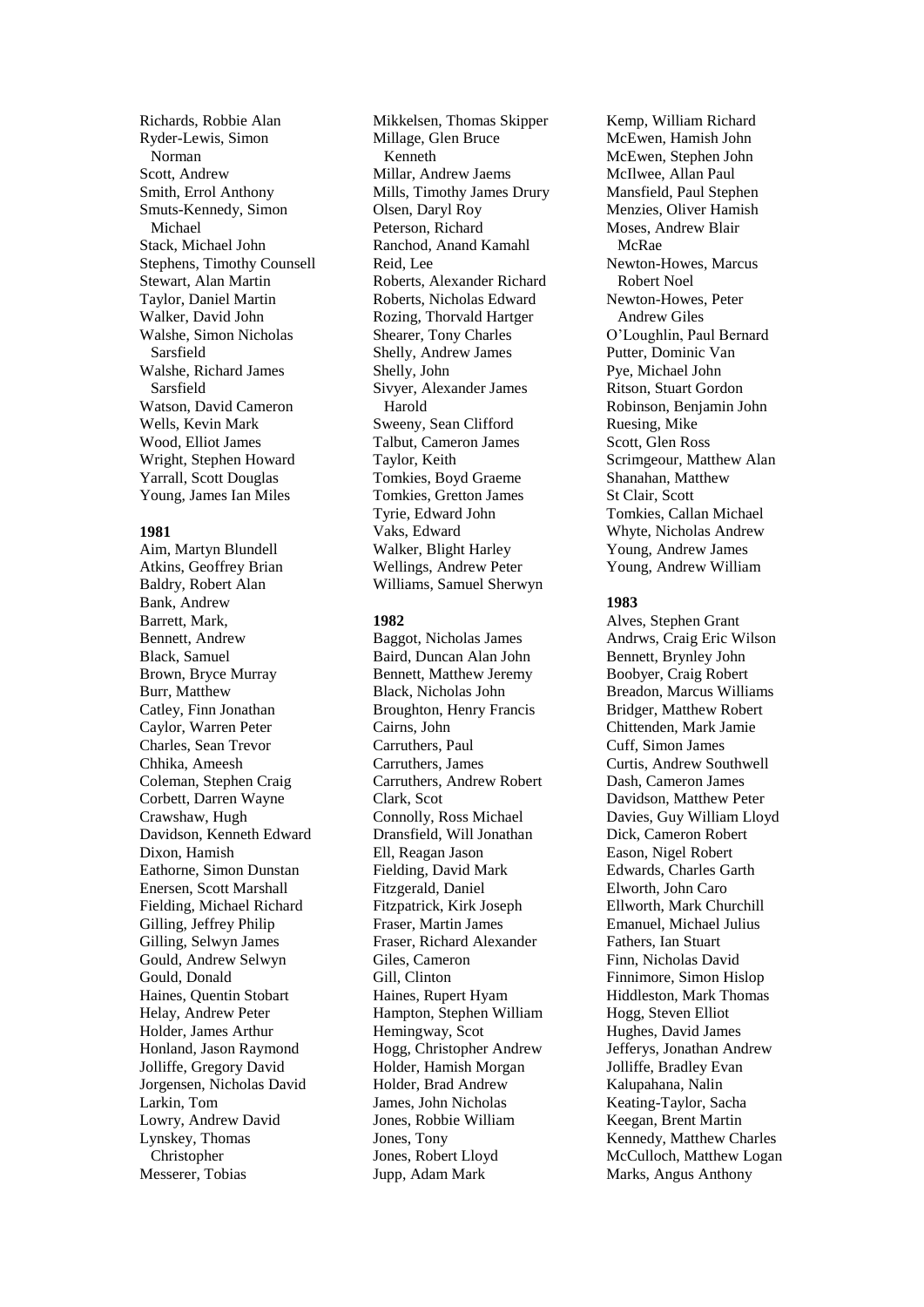Marshall, Nicholas Samuel Matheson, David George Milward, Jeremy Mark Von Minden, Louis Richard Nation, Paul Bennington Ng, Adman Penlington, Russell George Perera, Travis Niroshan Pitchforth, Nikoai Samuel Port, Michael Jonathan Reid, Benjamin William Ritson, Matthew Paul Robertson, Blair Kerry Robinson, Gareth James Shearer, Grant Kenneth Sivyer, Benjamin Gordon Smith, Alexander Gordon Staples, Benjamin John Szczepanski, Daniel Ross Talbut, Andrew David Tallon, Simon Jeffery Tauffer, Peter John Taylor, Steven Trask, Mark Richard Travers, Justin George Spenser Tregaskis, Aaron Stanley Weaver, Richard Herny Wright, Harvey Leigh Yonge, Andrew Seaton

#### **1984**

Acland, Thomas Dyke Adam, Gareth John Apperley, James Armstrong, Marcus Kennedy Bale, Hugo Richard Kingdon Black, Robert William Anderson Blair, Duncan Bluck, David Carson Bourke, James Thomas Henry Brooks, Gregory Brooks, Ryan Butler, Glen Matthew Clode, David Coney, Michael James Connell, James Stewart Cooper, Scott Bruce Cowley, Benjamin John Cox, Ian Daivd Crooks, Anthony David Cullinane, Jonathan Damien Curtis, Justin Rory Edwards, Karl Fiddis, Scott Aaron Field, Brendon Scott

Fitzgerald, Richard John Forrest, Brad Nicholas Fraser, Seth John Friery, Glenden Philip Friery, Matthew Brent Gilbertson, Piers Edward Gough, Hayden Giles Green, Jason Andrew Harris, Raymond Brett Hayton, Gregory Charles Hershell, Guy Andrew Hickton, Michael George Hutchen, David John Jorgensen, Mathewlan Kay, Stuart King, Sean Kriha-Sanders, Thomas Laurenson, Joshua James Noel Leask, Magnus Lighting, Benjamin Armitage Lighting, Samuel David Lucas, Marc Jonathan Lynskey, Henry Arthur Madigan, Aaron Kennard Menzies, Nicholas Morgan, Chad Morrison, Matthew John Newton-Howes, Jonathan Ian Michael Nicholas, Adham Olifent, Matthew John Pope, Seymour Jonathan Potts, Nigel Charles Ruskin, Aaron John Salem, Antony Maurice Schumacher, Angus Shelly, John Thompson, Ethan Kenneth Thomson, Richard John Tully, Finian Kevin Tully, Christopher Vincent Turnbull, Timothy Peter Connaughton Wards, Christopher Ross Whyte, Charles Arthur John Whyte, Thomas Robert Malcolm

### **1985**

Adam, Grant Spencer Bognuda, Francis Keith Bowman, James Andrew Bryant, Nicholas Cameron, Giles Carlisle, Jason Charlton, Daniel Alan Clear, Nathan Cortese, Jarrod Patrick

Craig, Duncan David Craig, James Donald Dalziel, Hamish Paul Dash, Benjamin David Dorizac, Nelson Kennedy Dorizac, Theo Bartholomew van Dyke, Scott Forrest, Adam Bruce Gill, Cameron Troy Gluyas, Rafer Bret Gribbon, Kim Terry Hancock, Clinton Sydney Holdich, Mark James Holdich, David Matthew White Hudig, Daniel Rene Hack, Christopher Stuart Collins Jorgensen, Richard Anthony Kelland, Raymond Francis Klee, Aaron John Lendrum, Christopher James Lim, Jackson McGrath, Thomas James Mallet, Tarik Marryat, Karl Peter Marks, Nicholas Webster Meachem, Matthew Charles Norton, Adam James Ogden, Daniel Westbrook Ramsey, Troy David Roberts, Philip Stephen Robinson, Mark Daniel Ruskin, Dallas Stanley Sarginson, Mark David Shan, Guy Timothy Duncan Sharpe, Matthew James Shires, Samuel John Skilton, Brandon Scott Stead, Isaac Jeffrey Tanner, Geoffrey Edwin Tangrum, Mark Anthiny James Taylor, Cameron James Taylore, Matthew Phillip Tiraha, David Anthony Tobias, Daniel Keith Travers, Conrad Justin Tutt, Maxwell Michael Wait, Benjamin Walker, Andrew Peter Whitcher, Bernard Craig Willard, Gareth Wood, Terence John

#### **1986**

A'Court, Harry James Barker, Jeremy James Bartle, Gavin Joseph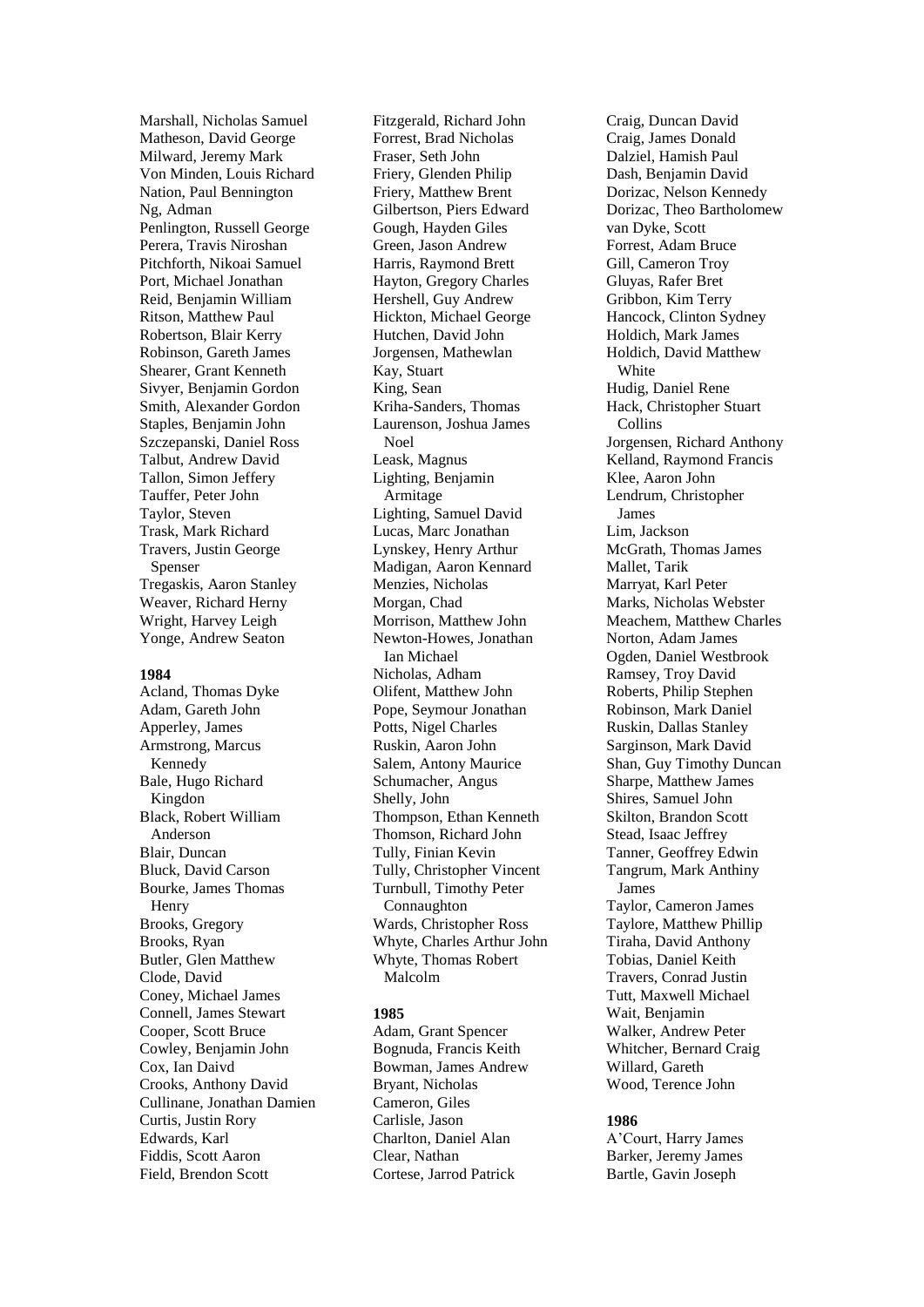Bresolin, Leonardo Massimiliano Remiro Clear, Simon Clode, Andrew Robert Clothier, Mark Garfield Coney, Benjamin Duncan Courtney, Scott James Edwards, Byron Field-Dodgson, Andrew John Forster, Ryan Frank Garden, Blair Samuel Bruce Gilbert, Dan Bradridge Thomas Hale, Richard Hylton Hales, Miles Vincent Hansen, Blair Raymond Harniss, Kurt Neil Kurian, Stephen Devasia Lang, Timothy Crawford Laurenson, Seth Loveday, Christopher McLachlan, Blaine Ian Duncan McLaughlin, Daniel William McNeil, Sandie Malcolm, Robert James Barrie Marcanik, Antonin Mitchell, Andreas David Morrison, Michael Charles Murphy, Thomas James Newman, Bruce Norrie, Andrew Mark Norrie, Benjamin John Norrie, Daniel James Oliver, Antony Peter Palmer, Christopher Williams Rolls Palmer, Nicholas John Rolls Parker, Nicholas Robert Pubben, Nicholas James Alexander Ranchod, Suren Ateesh Roberts, James Tiso Roberts, Philip Stephen Rowell, Michael Jaems Ruane, Nicholas Selby, Hamish James Sliper, Mark Erling Stephan, Andrew Curtis Stewart, Craig Geoffrey Jack Sutton, Michael Joseph Tanner, Richard David Taylor, Simon Paul Townley, richard Paul Townsley, Adam Francis Townsley, Scott Peter

Tschurtschenthaler, Aiden Karl Viner, Michale Piers Warden, Nigel James Wigley, James Thomas Wilson, Mark Peter Wood, Timothy Peter

**1987**

Apperley, Richard John Ballard, Edward John Bresolin, Lorenzo Mario Ricardo Cattherall, Nicholas Hamilton Chan, Anthony Chipper, Matthew John Clark, Graham Leslie Cole, Mark Anthony Collett, Christopher Paul Dobson, James Matthew Evans, Nicholas Mark Fairall, James Arthur Robert Fitzpatrick, Thomas Okuda George, Timothy Michael Gilbert, Thomas Havelock Girvan, Timothy James Gregg, Benjamin John Hill, Mark Jonathan Hillson, Robert Norman Huse, Timothy William Munro Jenkins, Jeremy Bruce Kerr, John Finlay Lang, Cameron James Lim, Jonson robin Louden, Duncan Knowles McClure, Hamish John McCulloch, Julian Gerald Aspinall McGuigan, Shaun Robert James McNeil, Daniel John McPhee, Steve Stuart Macindoe, Christopher Howard Max. Jason Christopher Mefcalf,e Robert Francis Monk, Andrew Ronald John Montague, Martin John Nicholas, Jesse Fane Oatley, Aaron Ogden, Richard Grayson Ongley, Kane Milne Van Praag, Simon Jacques Radford, Aaron Paul Ramsey, Kade Dylan Rhodes, Fergus, Heaton Roberts, Matthew Keith

Robinson, Andrew Paul Ruane, Benhamin Smith, Braden Fraser Smith, Oliver Anthony Smith, Daniel Thomas Smith, Steven Matthew Squire, Martin John Somogyl, Michael Andrew Somogyl, Peter James Stafford, Guy Edward Staniforth, Warwick Charles Stead, Kent Robert Stichbury, Campbell Warwick Sutherland, Sharn Taylor, Andrew John Taylor, Angus David Tuck, Jeremy Bruce Vasta, Jason Glenn Waite, Alexander Michael Waite, James David Weaver, Benjamin David Weaver, Christopher Thomas Whyte, James John Robert Wilkin, Andrew Peter Wilkin, Robert Allan Wilmshurst, Aaron Peter Wright, Fraser Neil Young, Anthony Patrick

### **1988**

Acton, Ari John Barker, Timothy John Blight, Conrad Damien Bowman, Matthew Evenden Brailey, Reece John Calavrias, Nicholas Zachamas Carlisle, Stephen Mark Catchpole, Timothy Richard Chalmers, Aaron Stephen Clancy, Scott Philip Clare, Geoffrey Clarnes Coughlan, James William Coughlan, Jonathan Edward Davidson, Julian Douglas Dickens Aidan John Patrick Edney, Daniel George Elworthy, Richard Oliver Ewan, Kerry John Falkner, Alastair John William Flitcroft, Daniel Andrew Flowers, Tony Andrew Foot, David John William Fraser, David James Barbrook, Fraser, Simon Robert